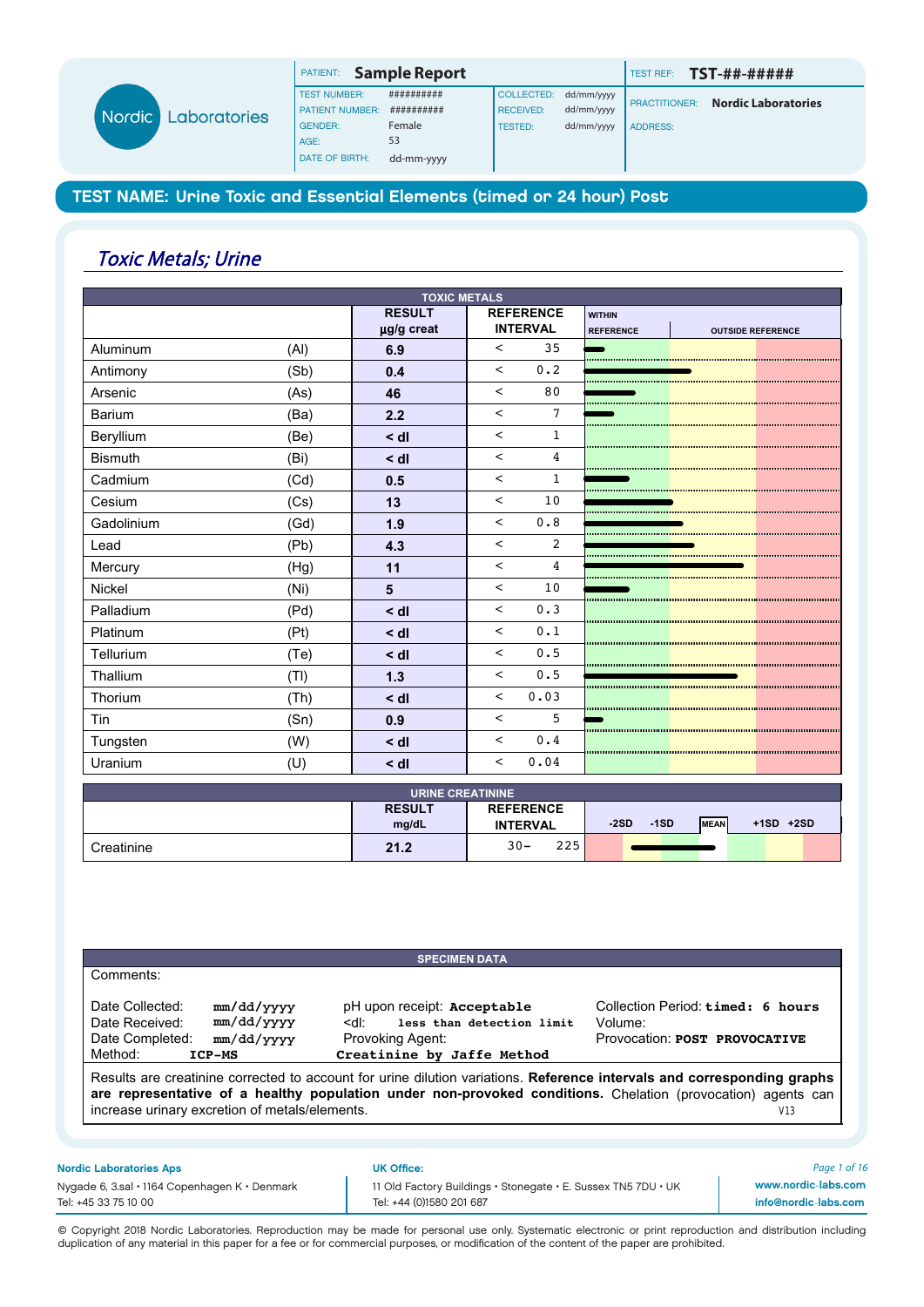|                               |                     | PATIENT:               | <b>Sample Report</b> |                  |            | TEST REF:            | <b>TST-##-#####</b>        |
|-------------------------------|---------------------|------------------------|----------------------|------------------|------------|----------------------|----------------------------|
| <b>Nordic</b><br>Laboratories | <b>TEST NUMBER:</b> | ##########             | <b>COLLECTED:</b>    | dd/mm/yyyy       |            |                      |                            |
|                               |                     | <b>PATIENT NUMBER:</b> | ##########           | <b>RECEIVED:</b> | dd/mm/yyyy | <b>PRACTITIONER:</b> | <b>Nordic Laboratories</b> |
|                               |                     | <b>GENDER:</b>         | Female               | TESTED:          | dd/mm/yyyy | <b>ADDRESS:</b>      |                            |
|                               |                     | AGE:                   | 53                   |                  |            |                      |                            |
|                               |                     | <b>DATE OF BIRTH:</b>  | dd-mm-yyyy           |                  |            |                      |                            |

# Essential Elements; Urine

| <b>ESSENTIAL AND OTHER ELEMENTS</b> |      |           |                    |                   |      |                   |                  |                   |                  |             |
|-------------------------------------|------|-----------|--------------------|-------------------|------|-------------------|------------------|-------------------|------------------|-------------|
|                                     |      |           | <b>RESULT/UNIT</b> | <b>REFERENCE</b>  |      |                   |                  | <b>PERCENTILE</b> |                  |             |
|                                     |      |           | per creatinine     | <b>INTERVAL</b>   |      | 2.5 <sup>th</sup> | 16 <sup>th</sup> | 50 <sup>th</sup>  | 84 <sup>th</sup> | $97.5^{th}$ |
| Sodium                              | (Na) | 110       | mEq/g              | $45 -$            | 200  |                   |                  |                   |                  |             |
| Potassium                           | (K)  | 150       | mEq/g              | $20 -$            | 110  |                   |                  |                   |                  |             |
| Phosphorus                          | (P)  | 230       | $\mu$ g/mg         | $180 -$           | 1100 |                   |                  |                   |                  |             |
| Calcium                             | (Ca) | 220       | $\mu$ g/mg         | $30 -$            | 350  |                   |                  |                   |                  |             |
| Magnesium                           | (Mg) | 200       | $\mu$ g/mg         | $25 -$            | 230  |                   |                  |                   |                  |             |
| Zinc                                | (Zn) | 2.2       | $\mu$ g/mg         | $0.1 -$           | 1.5  |                   |                  |                   |                  |             |
| Copper                              | (Cu) | 0.61      | $\mu$ g/mg         | $0.007 -$         | 0.06 |                   |                  |                   |                  |             |
| Sulfur                              | (S)  | 700       | $\mu$ g/mg         | $275 -$           | 1200 |                   |                  |                   |                  |             |
| Manganese                           | (Mn) | 0.005     | $\mu$ g/mg         | $0.0004 - 0.007$  |      |                   |                  |                   |                  |             |
| Molybdenum                          | (Mo) | 0.028     | $\mu$ g/mg         | $0.013-$          | 0.15 |                   |                  |                   |                  |             |
| <b>Boron</b>                        | (B)  | 4.8       | µg/mg              | $0.5 -$           | 4    |                   |                  |                   |                  |             |
| Chromium                            | (Cr) | $\leq$ dl | $\mu$ g/mg         | $0.0003 - 0.0025$ |      |                   |                  |                   |                  |             |
| Lithium                             | (Li) | 0.56      | $\mu$ g/mg         | $0.009 -$         | 0.2  |                   |                  |                   |                  |             |
| Selenium                            | (Se) | 0.041     | $\mu$ g/mg         | $0.03 -$          | 0.25 |                   |                  |                   |                  |             |
| Strontium                           | (Sr) | 0.23      | $\mu$ g/mg         | $0.045-$          | 0.5  |                   |                  |                   |                  |             |
| Vanadium                            | (V)  | $\leq$ dl | $\mu$ g/mg         | $0.0001 - 0.0017$ |      |                   |                  |                   |                  |             |
|                                     |      |           |                    |                   |      |                   | 68 <sup>th</sup> |                   | 95 <sup>th</sup> |             |
| Cobalt                              | (Co) | $\leq$ dl | $\mu$ g/mg         | 0.008<br>$\lt$    |      |                   |                  |                   |                  |             |
| Iron                                | (Fe) | 0.35      | $\mu$ g/mg         | 1<br>$\,<\,$      |      |                   |                  |                   |                  |             |

| <b>URINE CREATININE</b> |                        |                                     |                                                |  |  |  |  |  |
|-------------------------|------------------------|-------------------------------------|------------------------------------------------|--|--|--|--|--|
|                         | <b>RESULT</b><br>mg/dL | <b>REFERENCE</b><br><b>INTERVAL</b> | <b>MEAN</b><br>$-1SD$<br>$+1SD +2SD$<br>$-2SD$ |  |  |  |  |  |
| Creatinine              | 21.2                   | 225<br>$30 -$                       |                                                |  |  |  |  |  |

| Comments:          |                      |                                                                                                                                                                                                                                         |                                   |
|--------------------|----------------------|-----------------------------------------------------------------------------------------------------------------------------------------------------------------------------------------------------------------------------------------|-----------------------------------|
| Date Collected:    | mm/dd/yyyy           | pH Upon Receipt: Acceptable                                                                                                                                                                                                             | Collection Period: timed: 6 hours |
| Date Received:     | mm/dd/yyyy           | less than detection limit<br>≺q∣.                                                                                                                                                                                                       | Volume:                           |
| Date Completed:    | mm/dd/yyyy           | Provoking Agent:                                                                                                                                                                                                                        | Provocation: POST PROVOCATIVE     |
| Method: ISE; Na, K | Spectrophotometry; P | ICP-MS; B, Ca, Cr, Co, Cu, Fe, Mg, Mn, Mo, Se, Sr, S, V, Zn Creatinine by Jaffe method                                                                                                                                                  |                                   |
|                    |                      | Results are creatinine corrected to account for urine dilution variations. Reference intervals and corresponding graphs<br>are representative of a healthy population under non-provoked conditions. Chelation (provocation) agents can |                                   |

Nygade 6, 3.sal • 1164 Copenhagen K • Denmark 11 Old Factory Buildings • Stonegate • E. Sussex TN5 7DU • UK Tel: +45 33 75 10 00 Tel: +44 (0)1580 201 687

*Page 2 of 16* www.nordic-labs.com info@nordic-labs.com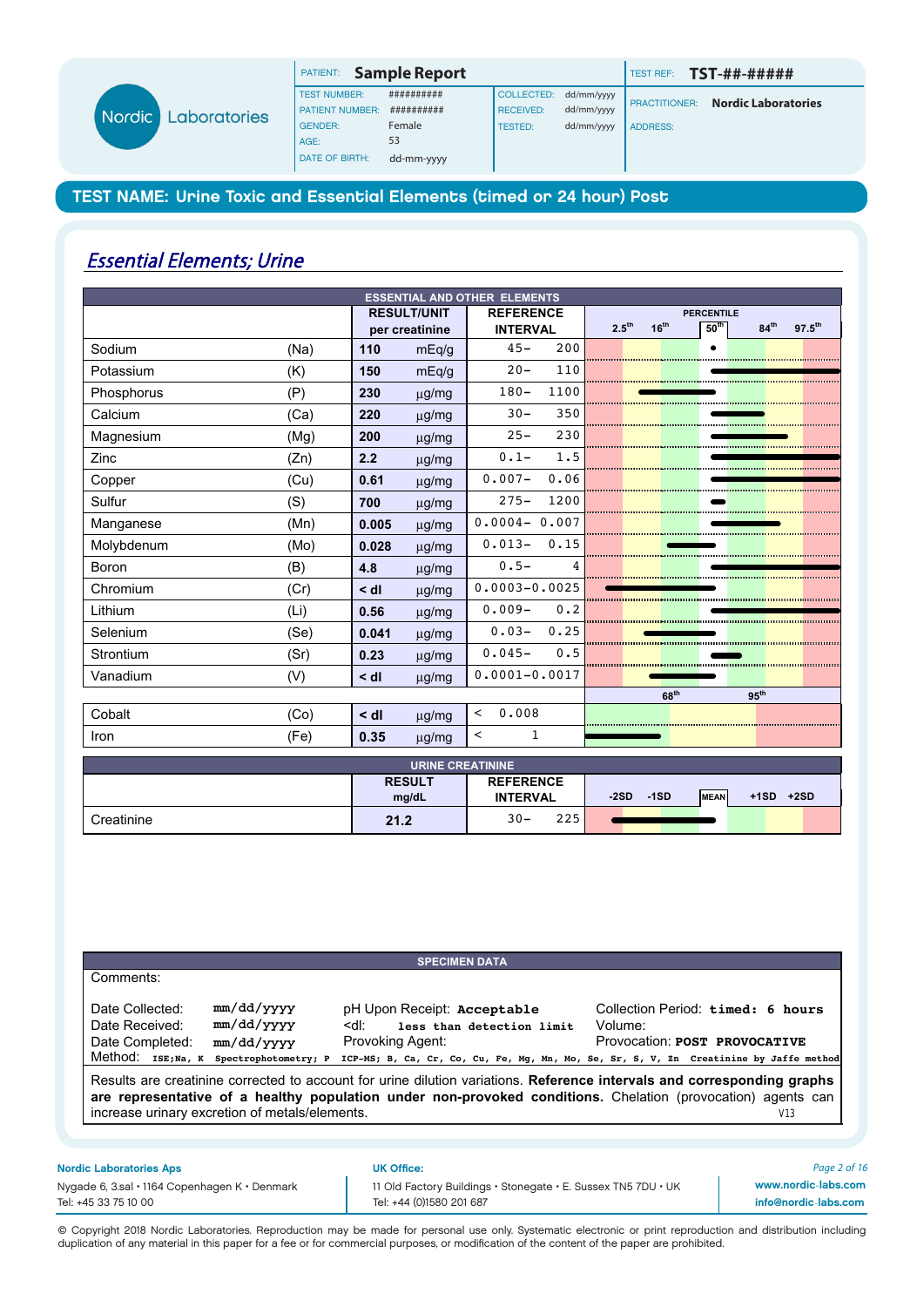

| <b>ATIENT:</b> | Sample Report |  |  |
|----------------|---------------|--|--|
|----------------|---------------|--|--|

TEST NUMBER: ########### COLLECTED: dd/mm/yyyy

PATIENT: **Sample Report** TEST REF: **TST-##-#####**

ADDRESS:

PRACTITIONER: **Nordic Laboratories**

TEST NAME: Urine Toxic and Essential Elements (timed or 24 hour) Post

# INTRODUCTION

This analysis of urinary elements was performed by ICP-Mass Spectroscopy following acid digestion of the specimen. Urine element analysis is intended primarily for: diagnostic assessment of toxic element status, monitoring detoxification therapy, and identifying or quantifying renal wasting conditions. It is difficult and problematic to use urinary elements analysis to assess nutritional status or adequacy for essential elements. Blood, cell, and other elemental assimilation and retention parameters are better indicators of nutritional status.

### 1) 24 Hour Collections

"Essential and other" elements are reported as mg/24 h; mg element/urine volume (L) is equivalent to ppm. "Potentially Toxic Elements" are reported as  $\mu q/24$  h;  $\mu q$  element/urine volume (L) is equivalent to ppb.

## 2) Timed Samples (< 24 hour collections)

All "Potentially Toxic Elements" are reported as  $\mu$ g/g creatinine; all other elements are reported as  $\mu$ g/mg creatinine. Normalization per creatinine reduces the potentially great margin of error which can be introduced by variation in the sample volume. It should be noted, however, that creatinine excretion can vary significantly within an individual over the course of a day.

If one intends to utilize urinary elements analysis to assess nutritional status or renal wasting of essential elements, it is recommended that unprovoked urine samples be collected for a complete 24 hour period. For provocation (challenge) tests for potentially toxic elements, shorter timed collections can be utilized, based upon the pharmacokinetics of the specific chelating agent. When using EDTA, DMPS or DMSA, urine collections up to 12 hours are sufficient to recover greater than 90% of the mobilized metals. Specifically, we recommend collection times of: 9 - 12 hours post intravenous EDTA, 6 hours post intravenous or oral DMPS and, 6 hours post oral bolus administration of DMSA. What ever collection time is selected by the physician, it is important to maintain consistency for subsequent testing for a given patient.

If an essential element is sufficiently abnormal per urine measurement, a descriptive text is included with the report. Because renal excretion is a minor route of excretion for some elements, (Cu, Fe, Mn Zn), urinary excretion may not influence or reflect body stores. Also, renal excretion for many elements reflects homeostasis and the loss of quantities that may be at higher dietary levels than is needed temporarily. For these reasons, descriptive texts are provided for specific elements when deviations are clinically significant. For potentially toxic elements, a descriptive text is provided whenever levels are measured to be higher than expected. If no descriptive texts follow this introduction, then all essential element levels are within acceptable range and all potentially toxic elements are within expected limits.

Reference intervals and corresponding graphs shown in this report are representative of a healthy population under non-provoked conditions. Descriptive texts appear in this report on the basis of measured results and correspond to non-challenge, non-provoked conditions.

Chelation (provocation) agents can increase urinary excretion of metals/elements. Provoked

#### Nordic Laboratories Aps UK Office:

Tel: +45 33 75 10 00 Tel: +44 (0)1580 201 687

Nygade 6, 3.sal • 1164 Copenhagen K • Denmark 11 Old Factory Buildings • Stonegate • E. Sussex TN5 7DU • UK

*Page 3 of 16* www.nordic-labs.com info@nordic-labs.com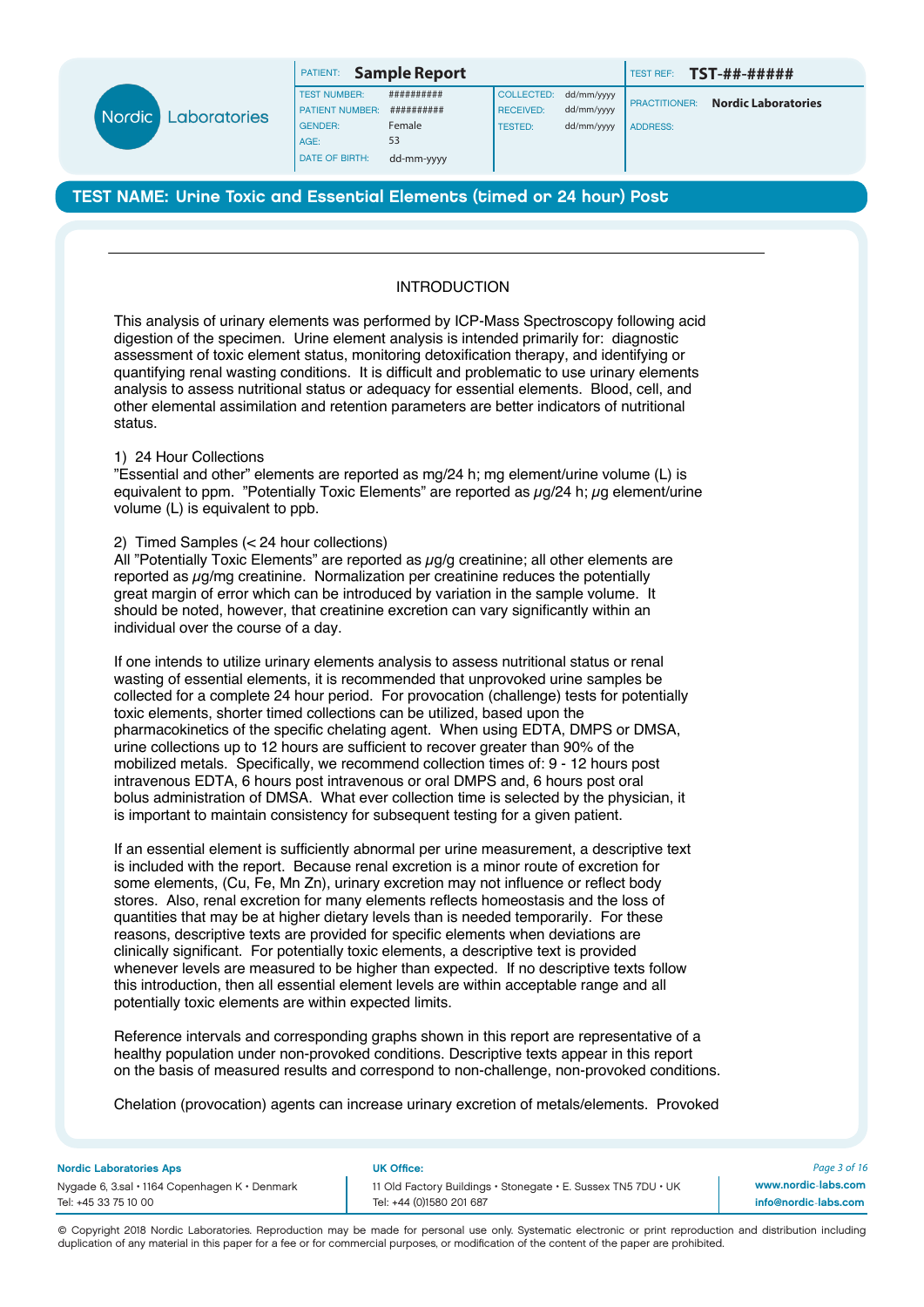

| PATIENT: | <b>Sample Report</b> |  |  |
|----------|----------------------|--|--|
|----------|----------------------|--|--|

TEST NUMBER: ########### COLLECTED: dd/mm/yyyy

PATIENT: **Sample Report** TEST REF: **TST-##-#####**

PRACTITIONER: **Nordic Laboratories** ADDRESS:

# TEST NAME: Urine Toxic and Essential Elements (timed or 24 hour) Post

reference intervals have not been established therefore non-provoked reference intervals shown are not recommended for comparison purposes with provoked test results. Provoked results can be compared with non-provoked results (not reference intervals) to assess body burden of metals and to distinguish between transient exposure and net retention of metals. Provoked results can also be compared to previous provoked results to monitor therapies implemented by the treating physician. Additionally, Ca-EDTA provoked results can be used to calculate the EDTA/Lead Excretion Ratio (LER) in patients with elevated blood levels.

CAUTION: Even the most sensitive instruments have some detection limit below which a measurement cannot be made reliably. Any value below the method detection limit is simply reported as "< dl." If an individual excretes an abnormally high volume of urine, urinary components are likely to be extremely dilute. It is possible for an individual to excrete a relatively large amount of an element per day that is so diluted by the large urine volume that the value measured is near the dl. This cannot automatically be assumed to be within the reference range.

#### ANTIMONY HIGH

 This individual's urine antimony (Sb) is higher than expected, but potential associated symptoms and toxic effects may not be present. This is because antimony has two valences: Sb+3 and Sb+5. Sb+3 is inherently the more toxic but is mostly excreted in feces. Sb+5, less toxic, binds less well to body tissues and is excreted mostly in urine. The current analysis does not differentiate the two forms of Sb.

 Antimony can be assimilated by inhalation of Sb salt or oxide dust, ingested with (contaminated) foods or fluids, or absorbed transdermally. Inhalation may occur in industrial areas that involve smelting or alloying is done (usually with copper, silver, lead, tin). Sb is present in tobacco at about 0.01% by weight; about 20% of this is typically inhaled by cigarette smoking (Carson et al., Toxicology and Biological Monitoring of Metals in Humans, Lewis Pub. p. 21, 1987). Antimony compounds are used for fireproofing textiles and plastics, and this element may be found in battery electrodes, ceramics and pigments. Antimony can be absorbed with the handling of gun powder or the frequent use of firearms. Recent studies indicate high levels of antimony in sheepskin bedding produced in New Zealand. Antimony contamination of soft plastic-bottled water is time and temperature dependent.

 Symptoms of mild Sb exposure/retention may be insidious and multiple including: fatigue, muscle weakness, myopathy, and metallic taste. Chlorides and oxides of both valences of Sb can be mutagenic and may affect leukocyte function. Sb can bond to sulfhydryl (-SH) sites on enzymes and may interfere with cellular metabolism. Acute symptoms that may be associated with excessive Sb exposure/retention include: respiratory tissue irritation and pneumoconiosis with (chronic) inhalation of Sb dusts, RBC hemolysis with inhalation of stibine (SbH3) vapor, and gastrointestinal distress if orally ingested. Skin exposure can produce "antimony spots" or rashes which resemble chicken pox. Certain molds can produce the highlyneurotoxic stibine gas from Sb; stibine inhibits acetylcholinestelase activity.

A hair element analysis may be used to further assess Sb exposure. Antimony may

#### Nordic Laboratories Aps UK Office:

Tel: +45 33 75 10 00 Tel: +44 (0)1580 201 687

Nygade 6, 3.sal • 1164 Copenhagen K • Denmark 11 Old Factory Buildings • Stonegate • E. Sussex TN5 7DU • UK

*Page 4 of 16* www.nordic-labs.com info@nordic-labs.com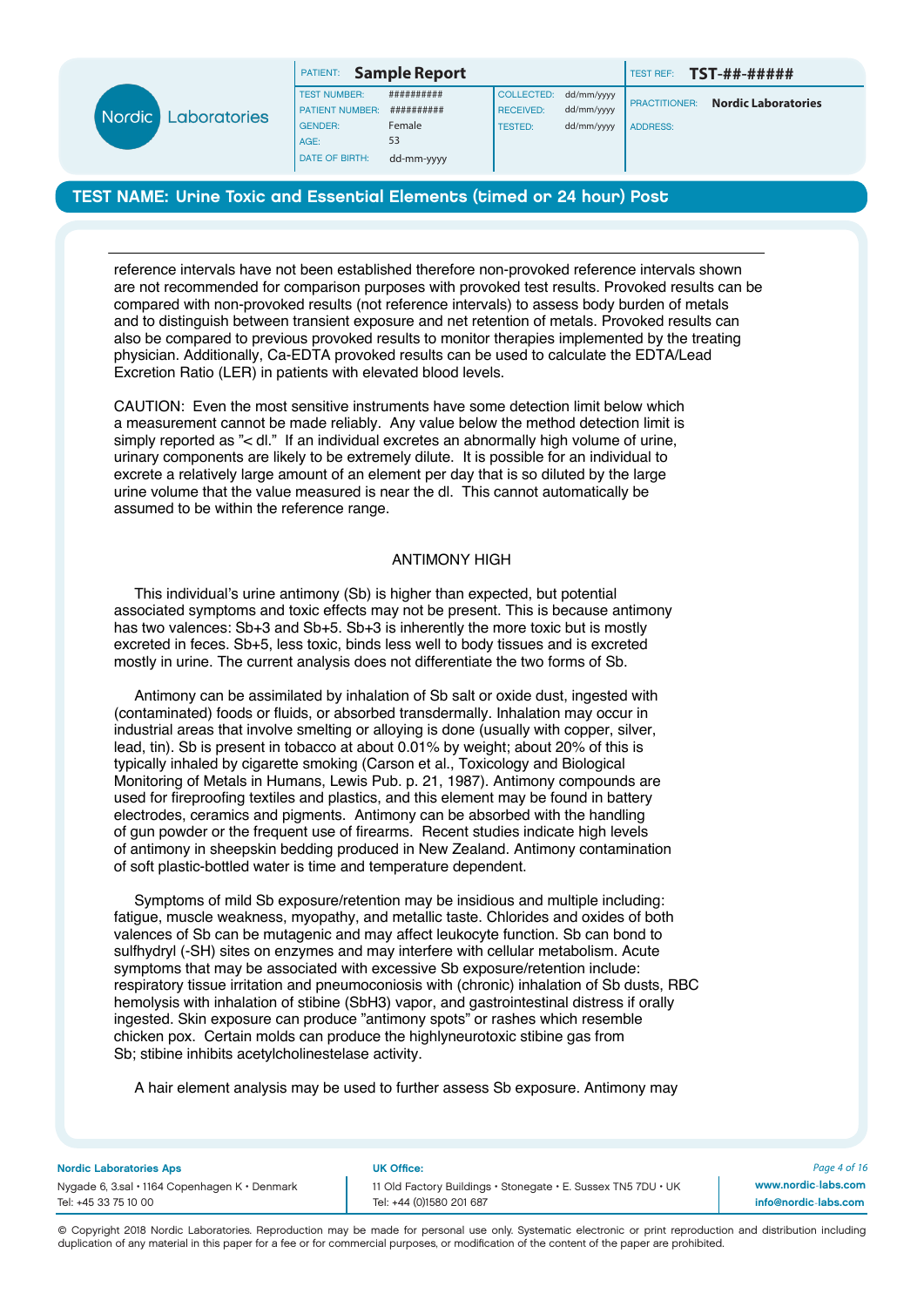|      |                     | PATIENT:               | <b>Sample Report</b> |                   |            | <b>TEST REF:</b>     | TST-##-#####               |
|------|---------------------|------------------------|----------------------|-------------------|------------|----------------------|----------------------------|
|      |                     | <b>TEST NUMBER:</b>    | ##########           | <b>COLLECTED:</b> | dd/mm/yyyy |                      |                            |
| rdic | <b>Laboratories</b> | <b>PATIENT NUMBER:</b> | ##########           | <b>RECEIVED:</b>  | dd/mm/yyyy | <b>PRACTITIONER:</b> | <b>Nordic Laboratories</b> |
|      |                     | <b>GENDER:</b>         | Female               | <b>TESTED:</b>    | dd/mm/yyyy | <b>ADDRESS:</b>      |                            |
|      |                     | AGE:                   | 53                   |                   |            |                      |                            |
|      |                     | <b>DATE OF BIRTH:</b>  | dd-mm-yyyy           |                   |            |                      |                            |

be elevated in urine following administration of DMPS or DMSA if exposures to Sb have resulted in net retention; such levels may or may not be associated with overt adverse health effects.

### BIBLIOGRAPHY FOR ANTIMONY

1. Carson B.L. et al. Toxicology and Biological Monitoring of Metals in Humans, Lewis Publishers, Chelsea MI, pp 21-26, 1987. 2. Tsalev D.L. and Z.K. Zaprianov. Atomic Absorption Spectrometry in

Occupational and Environmental Health Practice. CRC Press, Boca Raton FL, pp 85- 87, 1983.

3. Scriver C.A. et al The Metabolic Basis of Inherited Disease, 6th ed. McGraw-Hill, New York NY, pp 2349-50 on PFK deficiency. 1989. 4. Westerhof P. et al. Antimony leaching from polyethelene trephthalate (PET) plastic used for bottled drinking water. Water Res(2008)42:51-56. 5. Andra, SS et al. Co-leaching of brominated comounds and antimony from bottled

#### Cesium High

This individuals urine Cesium (Cs) level is higher than expected, reflecting exosure to Cs but symptoms may not be evident. Cesium is a naturally-occurring element found in rocks, soil and dust at low concentrations. It is present in the environment only in the stable form of Cs133; the radioactive isotopes 134Cs and 137Cs are not measured or reported by Doctor's Data. Natural deposits of Cs ores occur in Main, South Dakota and Manitoba (Bernic Lake), Canada. Cesium may bio-accumulate in aquatic food chains; higher levels of cesium have been found in Pacific deep-sea fish and local shellfish since the 2011 Fukoshima reactor accident. Cesium may be used in high-density drilling fluids (oil and gas industry) and may contaminate local water and vegetation; Cs has been found in cow's milk. Cesium may occur naturally in mineral waters; one study analyzed the Cs concentration in 163 mineral and thermal waters and found the level ranged from 4.5 to 148  $\mu$ g per liter.

Cesium can be absorbed after oral ingestion, upon breathing contaminated air and through contact with the skin. Cesium is readily absorbed across the brush border of the intestines in a manner similar to potassium and most is eventually excreted through the urine and feces. The biological half-life of Cs in humans ranges from 15 days in infants to 100-150 days in adults.

The cesium-137 isotope is used in cancer treatments, for ventricular function and pulmonary imaging studies, industrial radiology, and for food and instrument sterilization; Cs137 agents may contain small amounts of Cs133. Non-radioactive cesium chloride may be advertised on the internet as "high pH therapy." Currently there is no support in the scientific literature for that purpose as advertised. Radioactive Cs isotopes may contaminate soil at nuclear waste sites. Cesium may be used in industry for the production of photoelectric cells, vacuum tubes, spectrographic instruments, scintillation counters, DNA biochemistry, in various optical or detecting devices.

Target organs of potential toxic effects of Cs are the liver, intestine, heart, and kidneys. Physiological effects of excessive Cs include ventricular arrhythmias and displacement of potassium from muscle cells and erythrocytes. Cesium can have significant effects on both the central and peripheral nervous systems. Cesium may cause epileptic seizures because it can share the same receptor as the excitatory bioamine glycine. Cesium can interfere with active ion transport by blocking potassium channels and also can interfere with lipid metabolism. Excessive Cs may modify plasma membrane integrity, alter cytoplasmic components and cause cytogenetic damage.

#### Nordic Laboratories Aps UK Office:

Tel: +45 33 75 10 00 Tel: +44 (0)1580 201 687

Nygade 6, 3.sal • 1164 Copenhagen K • Denmark 11 Old Factory Buildings • Stonegate • E. Sussex TN5 7DU • UK

*Page 5 of 16* www.nordic-labs.com info@nordic-labs.com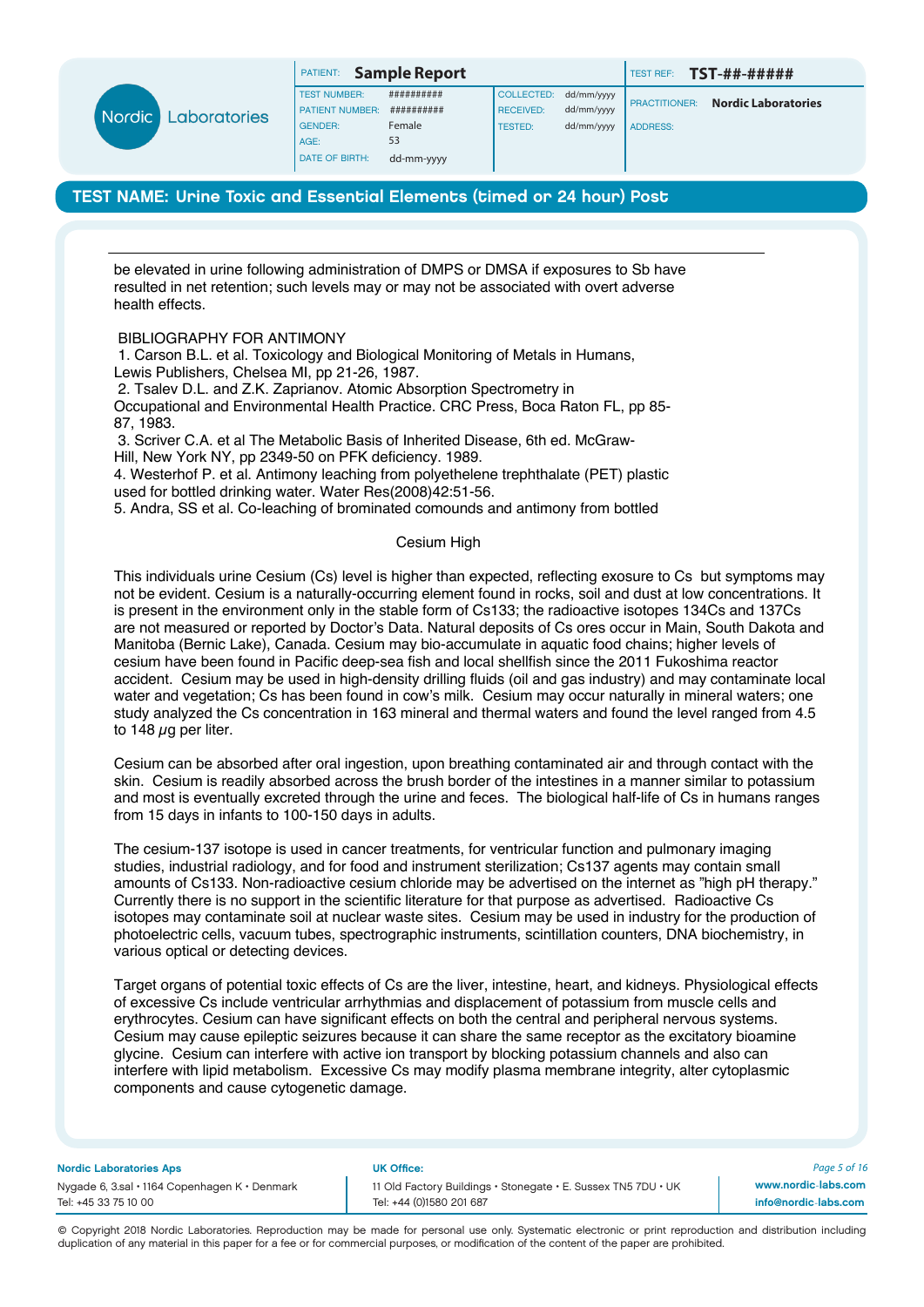

| PATIENT:      |  | <b>Sample Repor</b> |  |
|---------------|--|---------------------|--|
| ------------- |  |                     |  |

# TEST NAME: Urine Toxic and Essential Elements (timed or 24 hour) Post

AGE: 53 DATE OF BIRTH: dd-mm-yyyy

It is unlikely that children or adults would be exposed to enough Cs133 to experience any health effects that could be related to the stable Cs itself. Animals given very large doses of Cs compounds have shown changes in behavior, such as increased activity or decreased activity, but it is unlikely that a human would be exposed to enough stable Cs to cause similar effects.

The isotope Cs137 is used in radiation therapy for certain types of cancer. Other medical uses of Cs are monitoring left ventricular function with Cs137 iodide probes and monitoring pulmonary endothelial permeability with Cs137 iodide crystal mini-detectors. Again, it is emphasized that Cs measured at Doctor's Datais Cs133, not Cs137. Environmental contamination by Cs137 as a result of radioactive fallout could be a concern. Exposure to Cs may be assessed by hair elemental analysis.

Commonly used chelating agents are not effective binders of Cs.

Resources:

Agency for Toxic Substances & Disease Registry (2015) Toxicological Profile for Cesium. https://www.atsdr.cdc.gov/toxprofiles/TP.asp(c)id=578&tid=107 Accessed 21 February 2017

Bermejo-Barrera P, Beceiro-Gonzalez E, Bermejo-Barrera A, Martinez F (1989) Determination of cesium in mineral and thermal waters by electrothermal atomic absorption spectrophotometry. Microchemical Journal 1989 vol: 40 (1) pp: 103-108

Davis D, Murphy E, London R (1988) Uptake of cesium ions by human erythrocytes and perfused rat heart: a cesium-133 NMR study. Biochemistry 1988 vol: 27 (10) pp: 3547-3551

Ikenoue T, Takata H, Kusakabe M, Kudo N, Hasegawa K, et. al. (2017) Temporal variation of cesium isotope concentrations and atom ratios in zooplankton in the Pacific off the east coast of Japan. Scientific Reports 2017 vol: 7 pp: 39874

Relman A (1956) The physiological behavior of rubidium and cesium in relation to that of potassium. The Yale Journal of Biology And Medicine 1956 vol: 29 (3) pp: 248-62

Samadani U, Marcotte P (2004) Zero Efficacy With Cesium Chloride Self-Treatment for Brain Cancer. Mayo Clinic Proceedings 2004 vol: 79 (12) pp: 1588

United States Geological Service (2006) Cesium. https://minerals.usgs.gov/minerals/pubs/commodity/cesium/cesiumcs06.pdf Accessed 22 February 2017

Yamagata N, Iwashima K, Nagai T, Watari K, Iinuma T (1966) In Vivo Experiment on the Metabolism of Cesium in Human Blood with Reference to Rubidium and Potassium. Journal of Radiation Research 1966 vol: 7 (1) pp: 29-46

Yorita Christensen KL (2013) Metals in blood and urine, and thyroid function among adults in the United States 2007-2008. International Journal of Hygiene and Environmental Health 2013 vol: 216 (6) pp: 624-632

# Gadolinium High

This individual's urine level of Gadolinium (Gd) is higher than expected. Gadolinium is one of the most abundant "rare-earth" elements but is never found as a free element in nature. Gadolinium has no known biological role in humans.

Nordic Laboratories Aps UK Office:

Nygade 6, 3.sal • 1164 Copenhagen K • Denmark 11 Old Factory Buildings • Stonegate • E. Sussex TN5 7DU • UK Tel: +45 33 75 10 00 Tel: +44 (0)1580 201 687

*Page 6 of 16* www.nordic-labs.com info@nordic-labs.com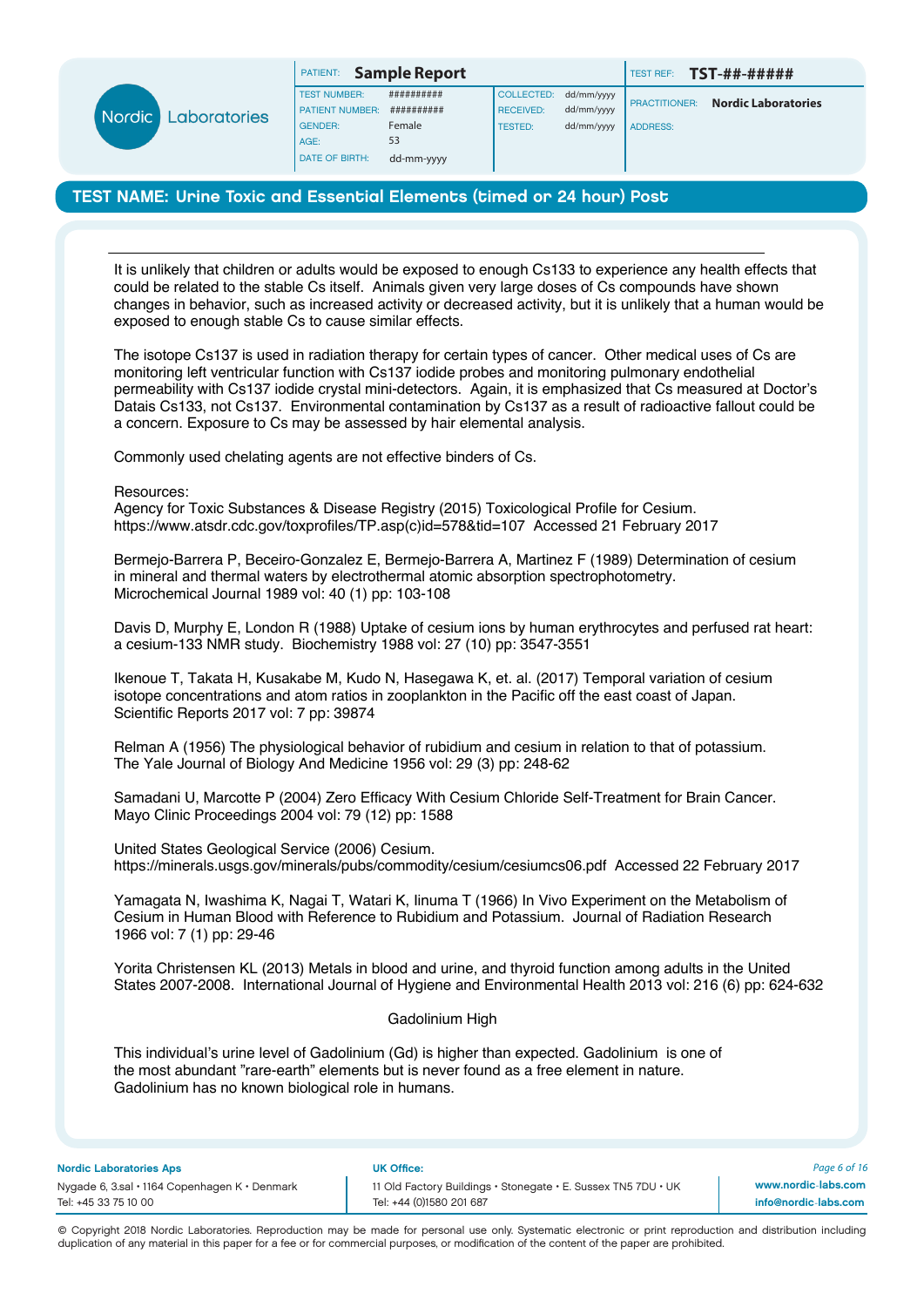|  | <b>Nordic Laboratories</b> |
|--|----------------------------|
|--|----------------------------|

| <b>PATIENT:</b> |  | <b>Sample Repor</b> |
|-----------------|--|---------------------|
|-----------------|--|---------------------|

| <b>PATIENT:</b> Sample Report |            |                       |            |
|-------------------------------|------------|-----------------------|------------|
| <b>TEST NUMBER:</b>           | ########## | COLLECTED: dd/mm/yyyy |            |
| <b>PATIENT NUMBER:</b>        | ########## | <b>RECEIVED:</b>      | dd/mm/yyyy |
| <b>GENDER:</b>                | Female     | <b>TESTED:</b>        | dd/mm/yyyy |
| AGE:                          | 53         |                       |            |

PATIENT: **Sample Report** TEST REF: **TST-##-#####**

PRACTITIONER: **Nordic Laboratories** ADDRESS:

# TEST NAME: Urine Toxic and Essential Elements (timed or 24 hour) Post

Toxicity is rarely associated with Gd due to its poor gastrointestinal absorption (it is suspected that very little Gd is absorbed from the gastrointestinal tract (<0.05%). If exposure to high enough doses and/or if absorption does occur, symptoms of acute toxicity may develop, including abdominal cramps, diarrhea, lethargy, muscular spasms, and even eventual death due to respiratory collapse. Gadolinium salts can cause irritation of the skin and eyes and are suspected to be possible carcinogens. As reported by Perazella (2009) Gadollinium-based contrast (GBC) agents have been linked on occasion with a rare systemic fibrosing condition called nephrogenic systemic fibrosis (NSF) and their use in patients with even mild kidney disease should be avoided (parenteral administration).

Gd is often used in alloys (e.g. chromium, iron). Other technical uses include the phosphors of color television tubes and in making magnets and electronic components such as recording heads for video recorders and in the manufacture of compact disks and computer memory. In medicine Gd, chelated with diethylenetriaminepentaacetic acid (DTPA), is used as a non-radioactive contrasting agent in magnetic resonance imaging and has a half-life in blood of about 90 minutes. However, residual Gd is retained in tissues for quite some time. It is also used in control rods for nuclear reactors and power plants, in making garnets for microwave applications.

EDTA effectively chelates Gd therefore urinary Gd might be higher than average post-Ca-EDTA provocation, particularly in patients who have had Gd-enhanced MRIs.

References:

http://www.lenntech.com/Periodic-chart-elements/Gd-en.htm

Perazella M. Current Status of Gadollinium Toxicity in Patients with Kidney Disease. Clin J Am Soc Nephrol 4: 461-69, 2009.

# LEAD HIGH

 This individual's urine lead (Pb) is higher than expected which means that Pb exposure is higher than that of the general population. A percentage of assimilated Pb is excreted in urine. Therefore the urine Pb level reflects recent or ongoing exposure to Pb and the degree of excretion or endogenous detoxification processes.

 Sources of Pb include: old lead-based paints, batteries, industrial smelting and alloying, some types of solders, Ayruvedic herbs, some toys and products from China and Mexico, glazes on(foreign) ceramics, leaded (anti-knock compound) fuels, bullets and fishing sinkers, artist paints with Pb pigments, and leaded joints in municipal water systems. Most Pb contamination occurs via oral ingestion of contaminated food or water or by children mouthing or eating Pb-containing substances. The degree of absorption of oral Pb depends upon stomach contents (empty stomach increases uptake) and upon the essential element intake and Pb status. Deficiency of zinc, calcium or iron increases Pb uptake. Transdermal exposure is significant for Pb-acetate (hair blackening products). Inhalation has decreased significantly with almost universal use of non-leaded automobile fuel.

 Lead accumulates in extensively in bone and can inhibit formation of heme and hemoglobin in erythroid precursor cells. Bone Pb is released to soft tissues with bone remodeling that can be accelerated with growth, menopausal hormonal changes, osteoporosis, or skeletal injury. Low

#### Nordic Laboratories Aps UK Office:

Nygade 6, 3.sal • 1164 Copenhagen K • Denmark 11 Old Factory Buildings • Stonegate • E. Sussex TN5 7DU • UK Tel: +45 33 75 10 00 Tel: +44 (0)1580 201 687

*Page 7 of 16* www.nordic-labs.com info@nordic-labs.com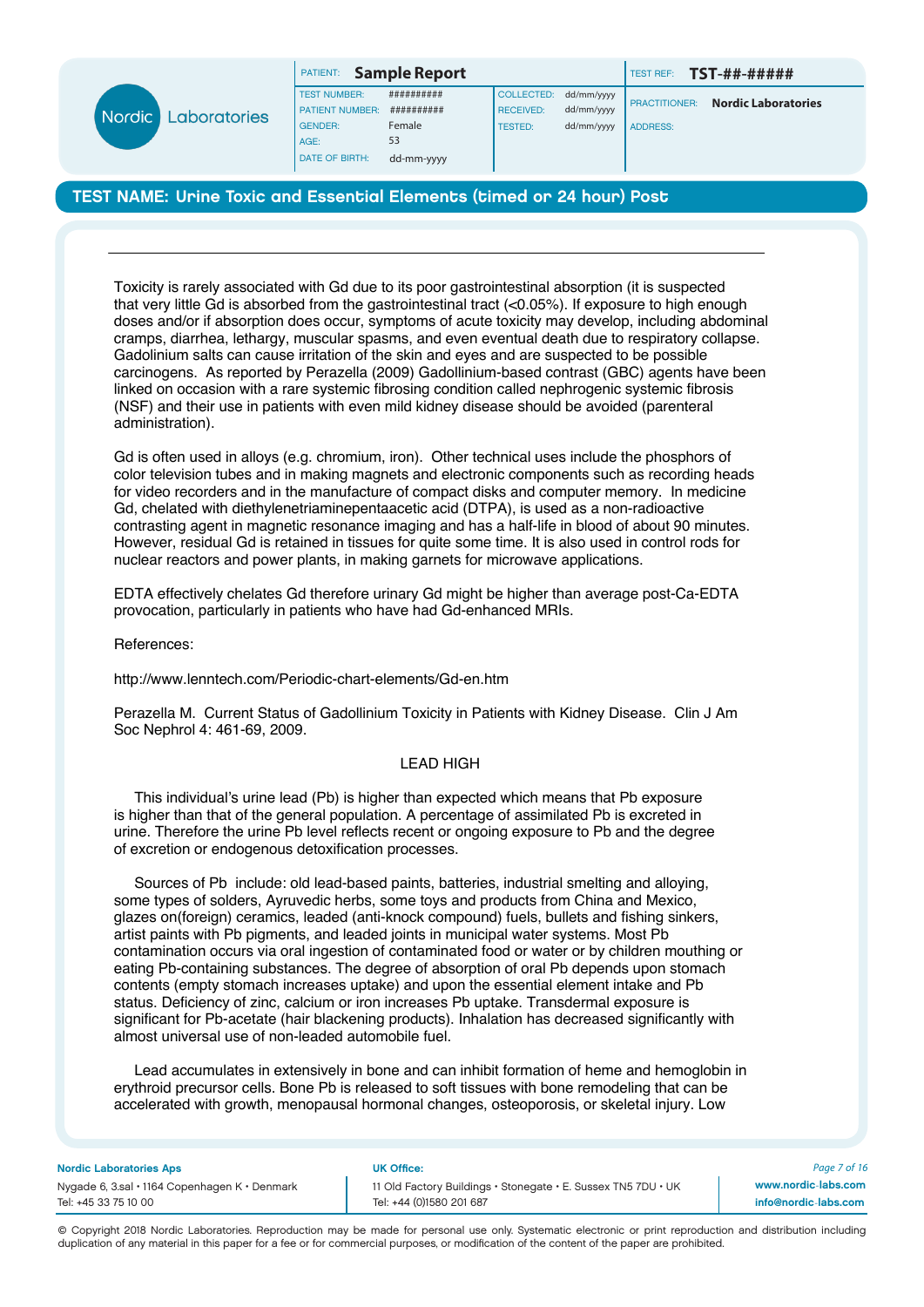

| <b>PATIENT:</b> | <b>Sample Report</b> |  |  |
|-----------------|----------------------|--|--|
|-----------------|----------------------|--|--|

TEST NUMBER:  $\overline{$   $\overline{$   $\overline{$   $\overline{}}$   $\overline{$   $\overline{}}$   $\overline{$   $\overline{}}$   $\overline{$   $\overline{}}$   $\overline{$   $\overline{}}$   $\overline{ }$   $\overline{ }$   $\overline{ }$   $\overline{ }$   $\overline{ }$   $\overline{ }$   $\overline{ }$   $\overline{ }$   $\overline{ }$   $\overline{ }$   $\overline{ }$   $\overline{ }$   $\overline{ }$   $\overline{ }$   $\overline{ }$ PATIENT NUMBER: ########### GENDER: Female AGE: 53 DATE OF BIRTH: dd-mm-yyyy

| <b>COLLECTED:</b> | dd/mm/yyyy |
|-------------------|------------|
| <b>RECEIVED:</b>  | dd/mm/yyyy |
| <b>TESTED:</b>    | dd/mm/yyyy |
|                   |            |

PATIENT: **Sample Report** TEST REF: **TST-##-#####**

PRACTITIONER: **Nordic Laboratories** ADDRESS:

# TEST NAME: Urine Toxic and Essential Elements (timed or 24 hour) Post

levels of Pb may cause impaired vitamin D metabolism, decreased nerve conduction,and developmental problems for children including: decreased IQ, hearing impairment, delayed growth, behavior disorders, and decreased glomerular function. Transplacental transfer of Pb to the fetus can occur at very low Pb concentrations in the body. At relatively low levels, Pb can participate in synergistic toxicity with other toxic elements (e.g. cadmium, mercury).

 Excessive Pb exposure can be assessed by comparing urine Pb levels before and after provocation with Ca-EDTA (iv) or oral DMSA. Urine Pb is higher post-provocation to some extent in almost everyone. Whole blood analysis reflects only recent ongoing exposure and does not correlate well with total body retention of Pb. However, elevated blood Pb is the standard of care for diagnosis of Pb poisoning (toxicity).

# BIBLIOGRAPHY FOR LEAD

1.ATSDR Toxicological Profile for Lead (2007 update) www.atsdr.cdc.gov/toxprofile

2. Centers for Disease Control and Prevention. Third National Report on Human Exposure to Environmental Chemicals. Atlanta, GA: CDC; 2005.

http://www.cdc.gov/exposure report/report.htm [Accessed 02/01/2009]

3. Lead Tech '92, "Proceedings and Papers from the Lead Tech '92: Solutions for a Nation at Risk" Conference, Sept 30-Oct 2, 1992. Bethesda, MD, IAQ Publications, 4520 East-West Highway, Ste 610, Bethesda, MD, 20814.

4. "Preventing Lead Poisoning in Young Children", US Centers for Disease Control, Atlanta, GA, Oct. 1991 Statement, US Dept. of Health and Human Services.

5. Carson B.L. et al. Toxicology and Biological Monitoring of Metals in Humans, Lewis Publishers, Inc., Chelsea, MI, p. 128-135, 1986.

6. Tsalev D.L. et al. Atomic Absorption Spectrometry in Occupational and Environmental Health Practice Vol 1, CRC Press, Boca Raton, FL 1983.

7. Piomelli S. et al. "Management of Childhood Lead Poisoning", J. Pediatr 105 (1990) p. 523-32.

8. Shubert J. et al. "Combined Effects in Toxicology - a Rapid

Systematic Testing Procedure: Cadmium, Mercury and Lead" - J. Toxicology and Environmental Health, 4:763-776, 1978.

9. Mayo Clinic. Mayo Medical Laboratories. http://www.mayomedicallaboratories.com/test-catalog/ clinical+and+Interpretive/60246 [Accessed 10/25/2011]

10. Saper RB et al. "Lead, mercury and arsenic in U.S. and Indian manufactured ayrevedic medicines sold via the internet." JAMA (2008) 300(8): 915-23.

# MERCURY HIGH

 This individual's urine mercury (Hg) far exceeds the expected level for the general population under non-provoked condititons. Presentation of symptoms associated with excessive Hg exposure can depend on many factors: the chemical form of Hg its accumulation in specific tissues, presence of other toxicants, presence of disease that depletes glutathione or inactivates lymphocytes or is immunosuppressive, and the concentration of protective nutrients, (e.g. zinc, selenium).

 Early signs of excessive Hg exposure include: decreased senses of touch, hearing, vision and taste, metallic taste in mouth, fatigue or lack of physical endurance, and increased salivation. Symptoms may progress with moderate or chronic exposure to include: anorexia, numbness and paresthesias, headaches, hypertension, irritability and excitability and immune suppression/dysregulation. Advanced disease processes from excessive Hg assimilaion include: tremors and incoordination, anemia, psychoses, manic behaviors,

Nordic Laboratories Aps UK Office:

Nygade 6, 3.sal • 1164 Copenhagen K • Denmark 11 Old Factory Buildings • Stonegate • E. Sussex TN5 7DU • UK Tel: +45 33 75 10 00 Tel: +44 (0)1580 201 687

*Page 8 of 16* www.nordic-labs.com info@nordic-labs.com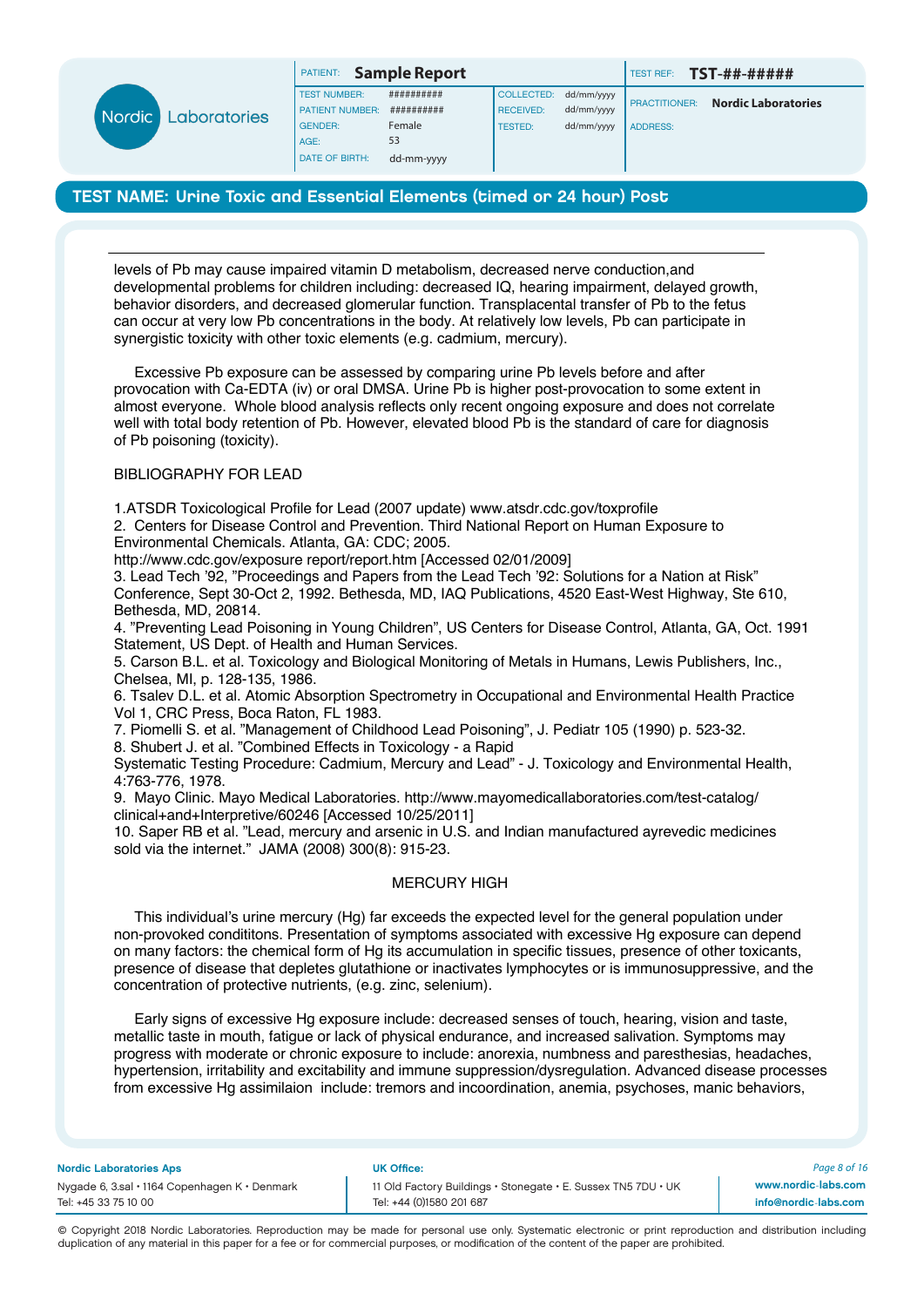

| <b>COLLECTED:</b> | dd/mm/yyy |
|-------------------|-----------|
| <b>RECEIVED:</b>  | dd/mm/yyy |
| <b>TESTED:</b>    | dd/mm/yyy |
|                   |           |

# TEST NAME: Urine Toxic and Essential Elements (timed or 24 hour) Post

possibly autoimmune disorders and renal dysfunction or failure.

 Mercury is commonly used in: dental amalgams (50% by weight), explosive detonators; in pure liquid form for thermometers, barometers, and laboratory equipment; batteries and electrodes, some medications and ayruvedic herbs, and Hg in fungicides and pesticides. The use of Hg in fungicides/pesticides has declined due to environmental concerns, but mercury residues persist from past use.

 Methylmercury, the most common, organic form, occurs by methylation of inorganic in aquatic biota or sediments (both freshwater and ocean sediments). Methylmercury accumulates in aquatic animals and fish and is concentrated up the food chain reaching high concentrations in large fish and predatory birds. Except for fish, the human intake of dietary mercury is negligible unless the food is contaminated with one of the previously listed forms/sources. Daily ingestion of fish can result in the assimilation 1 to 10 micrograms of mercury/day.

Depending upon the extend of cumulative Hg exposure, elevated urine mercury may occur after administration of DMPS, DMSA, or D-penicillamine. Blood and especially red blood cell elemental analyses are only useful for diagnosing very recent or ongoing organic (methyl) mercury exposure.

### BIBLIOGRAPHY FOR MERCURY

1. Centers for Disease Control and Prevention. Third National Report on Human Exposure to Environmental Chemicals. Atlanta, GA: CDC; 2005. http://www.cdc.gov/exposure report/report.htm [Accessed 2/01/2009] 2. Suzuki T. et al eds, Advances in Mercury Toxicology, Plenum Press, New York, 1991. 3. World Health Organization: "Methylmercury" Environ. Health Criteria 101 (1990); "Inorganic Mercury" Environ. Health Criteria 118 (1991) WHO, Geneva, **Switzerland** 4. Tsalev D.L. and Z.K. Zaprianov, Atomic Absorption Spectrometry in Occupational and Environmental Health Practice, CRC Press, Boca Raton FL, pp 158-69, 1983. 5. Birke G. et al "Studies on Humans Exposed to Methyl Mercury Through Fish Consumption", Arch Environ Health 25, 1972 pp 77-91. 6. Pelletier L. "Autoreactive T Cells in Mercury-Induced Autoimmunity", J. Immunology, 140 no.3 (1988) pp 750-54.

7. Werbach M.R. Nutritional Influences on Illness, 2nd ed, Third Line Press,

Tarzana CA, pp 249, 647, 679, 1993.

8. Saper Rb et al. "Lead, mercury and arsenic in U.S. and Indian manufactured ayruvedic medicines sold via the internet." JAMA (2008)300(8): 915-23.

# THALLIUM HIGH

 This individual's urine thallium (Tl) is markedly higher than expected and is indicative of high level exposure to Tl. Thallium can be an insidious toxic element, sometimes with delayed and diverse manifestations. Multiple organs, tissues and nervous system involvement may occur. Specific symptoms can depend upon: chemical form of the thallium and mode of assimilation, severity and duration of exposure, and organ levels of metabolites and nutrients that effect the action of Tl in the body.

 Thallium can be assimilated transdermally, by inhalation, or by oral ingestion. Both valence states can have harmful effects: Tl+1 may displace potassium from binding sites and influence

#### Nordic Laboratories Aps UK Office:

Nygade 6, 3.sal • 1164 Copenhagen K • Denmark 11 Old Factory Buildings • Stonegate • E. Sussex TN5 7DU • UK Tel: +45 33 75 10 00 Tel: +44 (0)1580 201 687

*Page 9 of 16* www.nordic-labs.com info@nordic-labs.com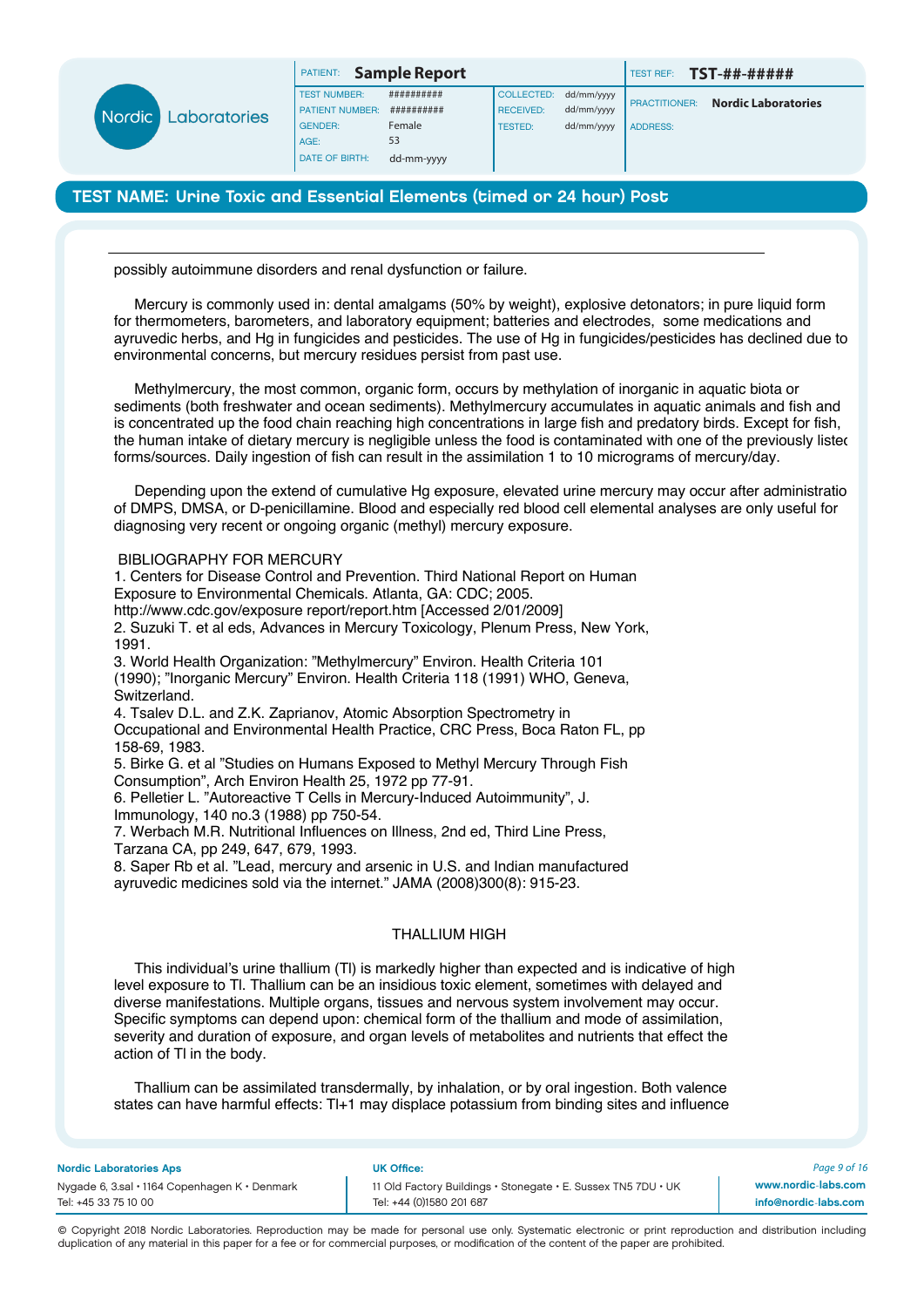

| <b>ATIENT:</b> | <b>Sample Report</b> |  |  |  |
|----------------|----------------------|--|--|--|
|----------------|----------------------|--|--|--|

TEST NUMBER:  $\overline{$  ########### PATIENT NUMBER: ########## GENDER: Female AGE: 53 DATE OF BIRTH: dd-mm-yyyy

| <b>COLLECTED:</b> | dd/mm/yyyy |
|-------------------|------------|
| <b>RECEIVED:</b>  | dd/mm/yyyy |
| <b>TESTED:</b>    | dd/mm/yyyy |
|                   |            |

PATIENT: **Sample Report** TEST REF: **TST-##-#####**

PRACTITIONER: **Nordic Laboratories** ADDRESS:

# TEST NAME: Urine Toxic and Essential Elements (timed or 24 hour) Post

enzyme activities; Tl+3 affects RNA and protein synthesis. Thallium is rapidly cleared from blood and is readily taken up by tissues. It can be deposited in kidneys, pancreas, spleen, liver, lungs, muscles, neurons and the brain. Blood is not a reliable indicator of thallium exposure or net retention in the body.

 Symptoms associated with excessive exposure to Tl are often delayed for up to 5 days. Early symptoms may include nausea, gastrointestinal distress and diarrhea if a sufficiently large dose of Tl is ingested. Early signs of chronic, low-level exposure and retention may include: mental confusion, fatigue, and peripheral neurological signs: paresthesias, myalgias, tremor and ataxia. After 3 to 4 weeks, diffuse hair loss with sparing of pubic and body hair and a lateral fraction of eyebrows usually occurs. Increased salivation occurs less commonly. Longer term or residual symptoms may include: alopecia, ataxia, tremor, memory loss, weight loss, proteinuria (albuminuria), and possibly psychoses. Ophthalmologic neuritis and strabismus may be presented.

 Environmental and occupational sources of Tl include: contaminated drinking water, airborne plumes or waste streams from lead and zinc smeltering, photoelectric, electrochemical and electronic components (photoelectric cells, semiconductors, infrared detectors, switches), pigments and paints, colored glass and synthetic gem manufacture, and industrial catalysts used in some polymer chemistry processes. Thallium is present in some "weight loss" products (e.g. Active 8) at an undisclosed level ("trade secret").

 Hair (pubic or scalp) element analysis may be used to test for suspected thallium exposure. Although urine is the primary natural route for excretion of Tl, the biliary/fecal route also contributes. Therefore, fecal metals analysis provides a confirmatory test for chronic ongoing exposure to Tl. Other clinical findings that might be associated with excessive Tl include: albuminuria, EEG with diffuse abnormalities, positive fecal blood (occurs with more severe Tl contaminations), hypertension, and elevated urine creatinine phosphokinase (CPK).

#### BIBLIOGRAPHY FOR THALLIUM

1. Centers for Disease Control and Prevenstion. Third National Report on Human Exposure to Enviornmental Chemicals. Atlanta, GA: CDC; 2005. http://www.cdc.gov/exposurereport.htm [Accessed 2/01/2009]

2. Graef J.W. "Thallium" in Harrison's Principles of Internal Medicine, 13th ed., Isselbacher et al eds., McGraw Hill, pp 2465, 1994.

3. Tsalev D.L. and Zaprianov Z.K. Atomic Absorption Spectrometry in Occupational and

Environmental Health Practice CRC Press, Boca Raton FL, pp 196-199, 1983.

4. Carson B.L. et al. Toxicology and Biological Monitoring of Metals in Humans Lewis Publishers, Chelsea, MI, pp 243-254, 1987.

#### Potassium High

The level of potassium (K) is higher than expected in this sample. Symptoms of elevated K may include mental confusion, weakness, numbness, tingling in the extremities, brady-cardia or irregular heart rhythm and ventricular fibrillation.

K is an electrolyte and a potentiator of enzymatic reactions in the body. Elevated K in hair may reflect overall retention of K by the body or maldistribution of this element. In adrenocortical insufficiency, K is increased in blood, while it is decreased in urine; cellular K may or may not be increased.

Appropriate tests to confirm excess K in body tissues may include measurements of packed red blood cell K;

Nordic Laboratories Aps UK Office:

Tel: +45 33 75 10 00 Tel: +44 (0)1580 201 687

Nygade 6, 3.sal • 1164 Copenhagen K • Denmark 11 Old Factory Buildings • Stonegate • E. Sussex TN5 7DU • UK

*Page 10 of 16* www.nordic-labs.com info@nordic-labs.com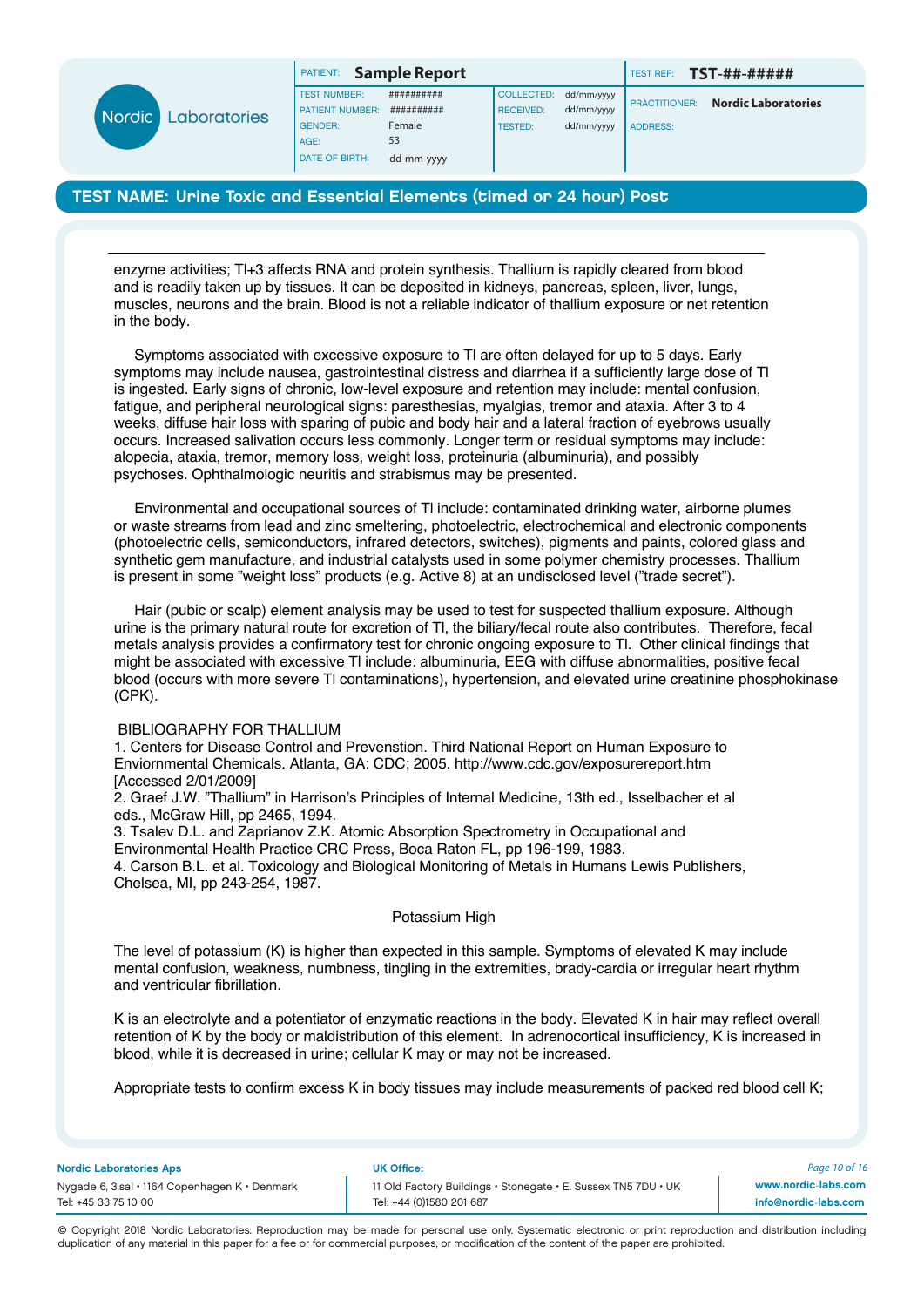|                          |                        | PATIENT:              | <b>Sample Report</b> |                   |                      | TEST REF:                  | <b>TST-##-#####</b> |
|--------------------------|------------------------|-----------------------|----------------------|-------------------|----------------------|----------------------------|---------------------|
|                          |                        | <b>TEST NUMBER:</b>   | ##########           | <b>COLLECTED:</b> | dd/mm/yyyy           |                            |                     |
| Nordic  <br>Laboratories | <b>PATIENT NUMBER:</b> | ##########            | <b>RECEIVED:</b>     | dd/mm/yyyy        | <b>PRACTITIONER:</b> | <b>Nordic Laboratories</b> |                     |
|                          | <b>GENDER:</b>         | Female                | <b>TESTED:</b>       | dd/mm/yyyy        | <b>ADDRESS:</b>      |                            |                     |
|                          |                        | AGE:                  | 53                   |                   |                      |                            |                     |
|                          |                        | <b>DATE OF BIRTH:</b> | dd-mm-yyyy           |                   |                      |                            |                     |

serum or whole blood K and sodium/K ratio. An assessment of adrenocortical function may be indicated for symptomatic patients with a confirmed elevation in serum K.

## MAGNESIUM HIGH

 This individual's magnesium level exceeds one standard deviation above the mean of the reference population which means that this individual's urine magnesium level corresponds to the highest 17% (approximately) of that population.

 Elevated urine magnesium is an expected finding after administration of EDTA, with levels of 150 to 300 mg/24 hr commonly seen (adults). Elevated urine magnesium is not expected with administration of sulfhydryl agents (DMPS, DMSA, D-penicillamine).

 Homeostatic regulation of blood magnesium levels is normally maintained within close limits, and homeostasis closely controls intestinal uptake and renal conservation. There are, however, many possible metabolic, hormonal, drug and (toxic) chemical influences which can increase renal excretion of magnesium, perhaps causing "magnesium wasting". These are listed below.

- . Hypermagnesemia, excessive infusion of magnesium
- . Hypercalcinuria/hypercalcinemia, excessive supplementation
- or infusion of calcium
- . Hyperphosphaturia/hypophosphatemia
- . Hypokalemia with urinary potassium wasting
- . Hyperaldosteronism
- . Hyperparathyroidism
- . Alcoholism
- . Hypertaurinuria/hypotaurinemia
- . Diuresis: diabetes, use of thiazides, other diuretics
- . Acidosis: fasting, diabetic ketoacidosis
- . Renal tubular dysfunction/damage, postrenal obstruction,
- nephritis, Bartter's syndrome
- . Nephrotoxic drugs/chemicals: amphotericin, cisplatin,
- aminoglycides, cyclosporin, theophylline, pentamidine.

Many pesticides, herbicides and fungicides are nephrotoxic, and may cause renal wasting; others may cause renal insufficiency, depending upon dose and time elapsed after exposure (Kuloyanova and El Batawi, Human Toxicology of Pesticides, CRC Press 1991; Sittig, Pesticide Manufacturing and Toxic Materials Control Encyclopedia, Noyes Data Corp., 1980).

 Magnesium status can be difficult to assess; whole blood and blood cell levels are more indicative than serum/plasma levels. The magnesium challenge method may be most indicative: baseline 24-hour urine Mg measurement, followed by 0.2 mEq/Kg of intravenous Mg, followed by 24-hour Mg measurement. A deficiency is judged to be present if less than 80% of the Mg challenge is excreted. Ref. Jones, et al. "Magnesium Requirements in Adults", Med Journal Clin Nutr, 20 (1967) p.632-35.

#### Nordic Laboratories Aps UK Office:

Nygade 6, 3.sal • 1164 Copenhagen K • Denmark 11 Old Factory Buildings • Stonegate • E. Sussex TN5 7DU • UK Tel: +45 33 75 10 00 Tel: +44 (0)1580 201 687

*Page 11 of 16* www.nordic-labs.com info@nordic-labs.com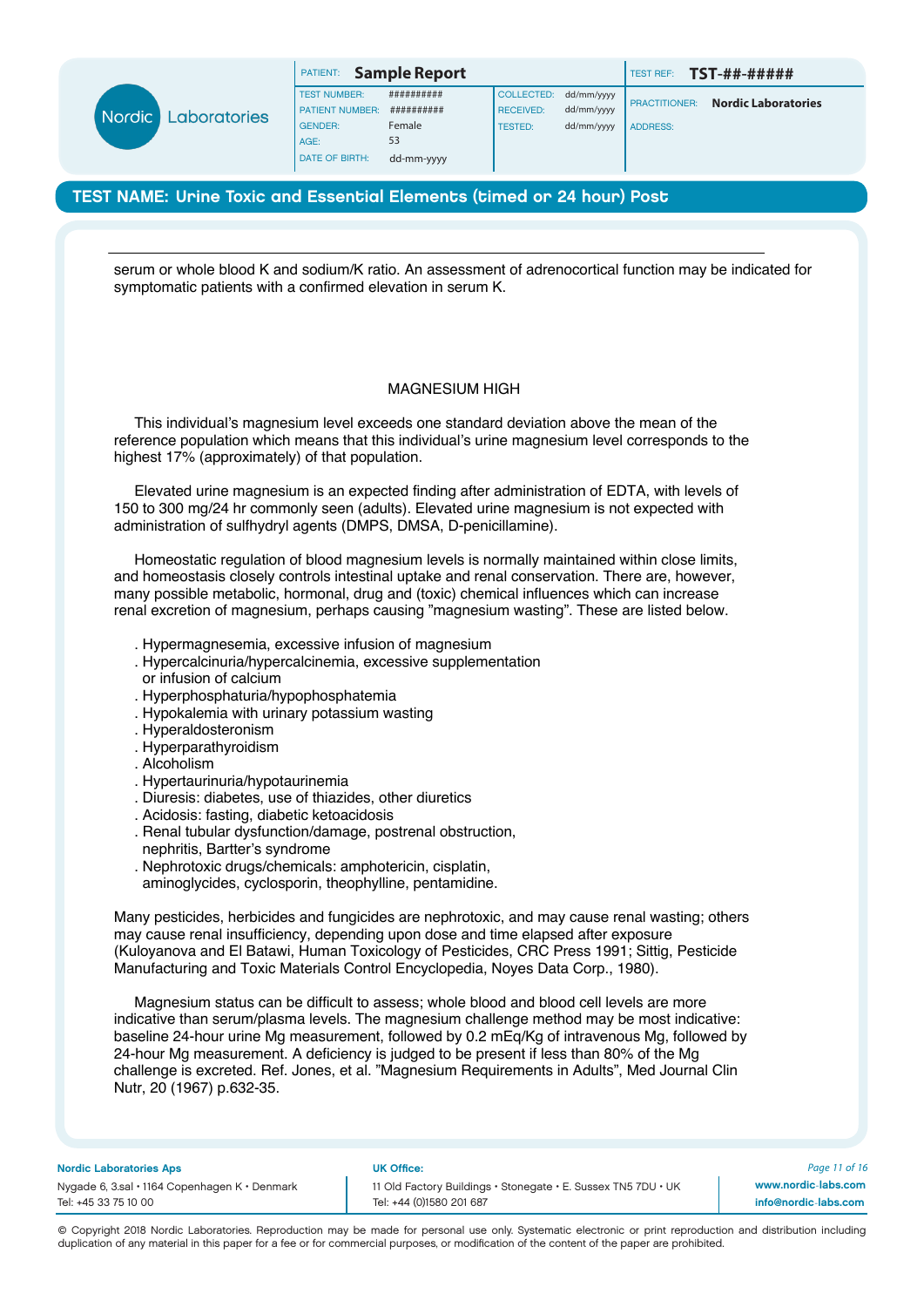

| PATIENT: |  | <b>Sample Report</b> |
|----------|--|----------------------|
|----------|--|----------------------|

TEST NAME: Urine Toxic and Essential Elements (timed or 24 hour) Post

BIBLIOGRAPHY FOR MAGNESIUM

1. Knochel J.P. "Disorders of Magnesium Metabolism", Chapt 360 in Harrison's Principles of Internal Medicine, 13th ed., McGraw-Hill pp. 2187-90, 1994.

2. Shils M. "Magnesium", Chapt. 8 in Modern Nutrition in Health and Disease, 8th ed. vol.1, Lea & Febiger, Philadelphia, PA, pp.164-84, 1994.

3. Harper H.A. et al. Review of Physiological Chemistry, 17th ed., Lange Medical Publications, Los Altos, CA, pp. 578-79, 1979.

4. Jones J.E. et al. "Magnesium Requirements in Adults" Med J. Clin. Nutr. 20 pp. 632-35, 1967. 5(a) Halpern M.J. and J. Durlach eds., Magnesium Deficiency Karger (Basel and New York), esp. pp. 146-180, 1985.

5(b) See also Magnesium and Trace Elements, official journal of the Am. Soc. for Magnesium Research, B.M. Altura (Brooklyn NY), Ed. in- Chief, S. Karger A.G. Postfach CH-4009 Basel, Switzerland.

6. Galland L. "Magnesium and Inflammatory Bowel Disease" Magnesium 7 no. 2, pp. 78-83, 1988.

7. Rea W.J. "Magnesium Deficiency in Patients with Chemical Sensitivity" Clinical Ecology 4 no. 1, pp 17-20, 1986.

### ZINC HIGH

 High urinary zinc may or may not correspond to global zinc excess or to zinc loss from body tissues, because the major route for zinc excretion is via the bile, intestinal transport and feces. Typically, from two to ten percent of total zinc excretion occurs via urine; a similar amount occurs in sweat; the remainder (about 80 to 95%) occurs via biliary secretion to the intestine and is excreted in feces. Urine levels may fluctuate without reflecting or influencing body stores.

 Very high urinary zinc levels are expected to result from EDTA detoxification therapy; 3 to 20 mg/L is commonly measured in the 12 hours following intravenous administration of EDTA. Lesser elevations of urine zinc also are expected to result from sulfhydryl agent detoxification therapy (DMPS, DMSA, D-penicillamine). One to five mg/L is commonly found in the 24 hours following administration of these agents. Zinc repletion may be beneficial or required during such therapies.

 Breakdown of tissue releases zinc into extracellular fluids and increases urinary zinc levels. This may be observed following or in conjunction with: accidental injury, surgery, catabolism of diseased/disordered tissue, starvation (ketosis) and diabetes. Zinc wasting may occur in alcoholic cirrhosis.

 Zinc overload or toxicity can occur from ingestion of zinc contaminated food or drink; galvanized pipes or pails can be sources. Occupational or environmental exposure to zinc fumes may produce an acute contamination or poisoning. Elevated urinary zinc beyond two standard deviations high (without provocation) warrants investigation of possible sources of zinc excess, or of tissue catabolism or injury.

 Excessive amounts of zinc in body tissues may displace copper and/or iron from tissue binding sites and may provoke anemia. Symptoms consistent with chronic zinc toxicity include: lethargy, difficulty writing and with fine motor skills, light-headedness, and renal failure. Immediate symptoms (within 12 hours) of acute zinc excess via ingestion include: nausea, vomiting, diarrhea, exhaustion, headache, dizziness, and myalgia. Other laboratory findings consistent with zinc

Nordic Laboratories Aps UK Office:

Tel: +45 33 75 10 00 Tel: +44 (0)1580 201 687

Nygade 6, 3.sal • 1164 Copenhagen K • Denmark 11 Old Factory Buildings • Stonegate • E. Sussex TN5 7DU • UK

*Page 12 of 16* www.nordic-labs.com info@nordic-labs.com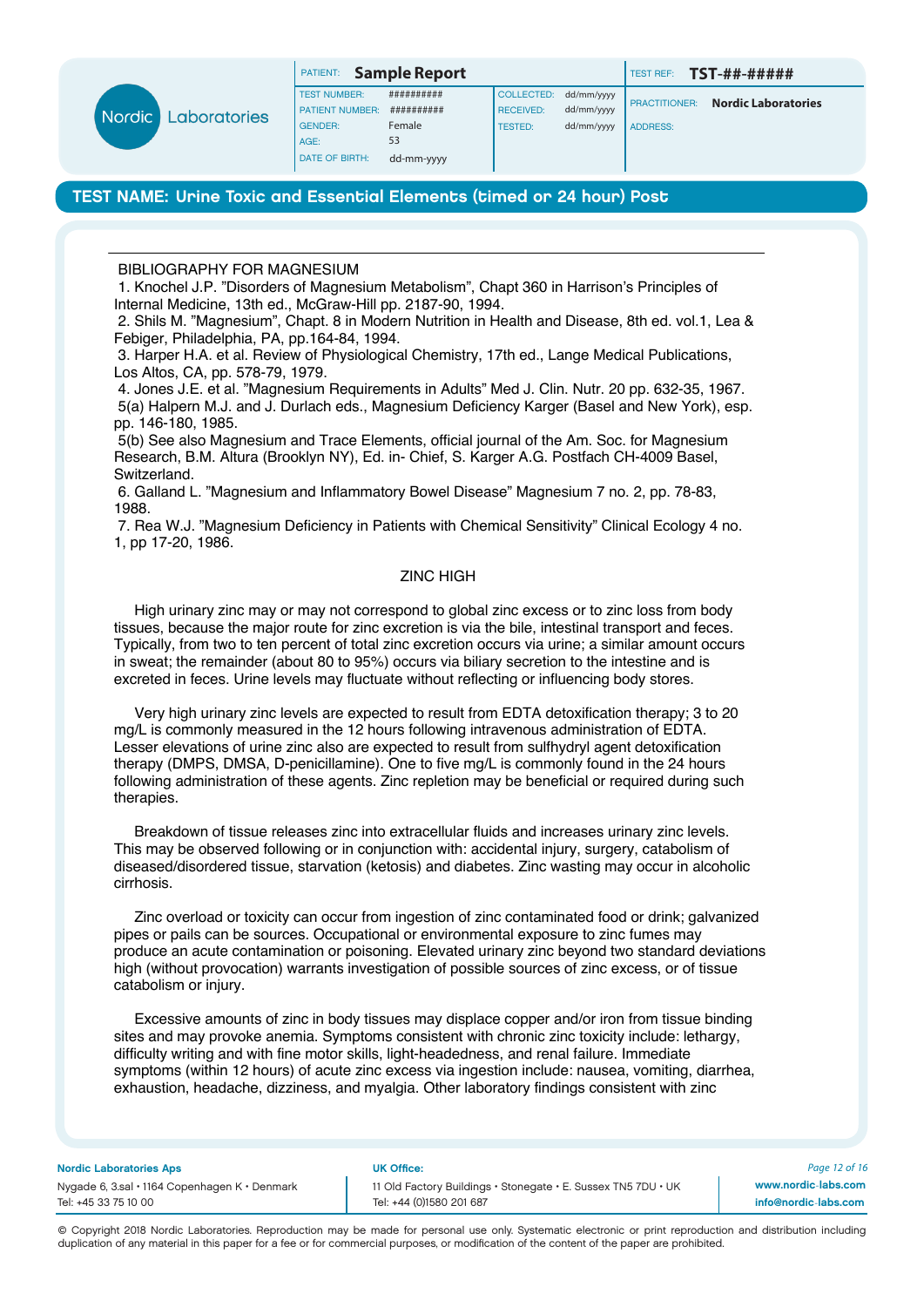

# TEST NAME: Urine Toxic and Essential Elements (timed or 24 hour) Post

toxicity would be: elevated leukocyte count, elevated serum amylase and lipase, elevated whole blood zinc concentration, elevated hair zinc level (if the zinc excess is chronic).

#### BIBLIOGRAPHY FOR ZINC

1. Lantzsch H.J. and H. Schenkel "Effect of Specific Nutrient Toxicities in Animals in Animals and Man: Zinc in Handbook Series in Nutrition and Food, Sect.E, vol 1, CRC Press, Boca Raton FL, pp 291-307, 1978.

2. King J.C. and C.I. Keen "Zinc" Chapt. 10 in Modern Nutrition in Health and Disease 8th ed. Shils, Olson and Shike eds, Lea & Febiger, Philadelphia PA, pp 214-230, 1994 3. Tsalev D.L. and Z.K. Zaprianov Atomic Absorption Spectrometry in Occupational and Environmental Health Practice vol 1, CRC Press, Boca Raton FL, pp 209-14, 1983. 4. Aggett P.J. "An Overview of the Physiology and Metabolic Role of Zinc" in Zinc in Human Medicine, Inst. Child Health, London, TIL Publications, Toronto, Ont. pp 9-38, 1984. 5. Fell G.S. "Diagnosis of Zinc Deficiency" in Zinc in Human Medi- cine ibid. pp 39-50. 6. Petering, H.G. "Some Observations on the Interaction of Zinc, Copper and iron Metabolism in Lead and Cadmium Toxicity." Environ. Health Perspect., pp. 141-145, 1978. 7. Lauwerys, R. et al. "The Influence of Orally-Administered Vitamin C or Zinc on the Absorption of and Biological Response to Lead." J. Occup. Health, 25: pp. 668-678, 1983.

#### COPPER HIGH

 Significantly elevated copper in urine can be secondary to provocative challenge with sulfhydryl (-SH) bearing agents such as D-penicillamine ("Cuprimine"), DMSA, or DMPS. Large, multi-gram doses of vitamin C (ascorbic acid), administered orally or intravenously, may slightly or moderately increase excretion of copper.

 Increased urinary copper can be an artifact of nutritional supplementation with copper or come from drinking water that is high in copper content. Acidic water carried in copper pipes can dissolve some copper which increases the copper intake if used for drinking or cooking. Molybdenum supplementation at high levels or if inappropriate may cause increased copper excretion; molybdenum and copper are mutually antagonistic in terms of body retention.

 Bacterial or other infections may cause hypercupremia with attendant or delayed hypercuprinuria. This is transient and follows the inflammatory stage of the disease. Published studies such as Vivoli, Sci Total Environ, 66 p. 55-64, 1987 have correlated increased urinary copper with increased blood pressures in hypertensives. Biliary obstruction or insufficiency can decrease normal excretion of copper via the bile while increasing blood and urinary levels. Proteinuria also may feature increased copper levels.

 Hyperaminoacidurias that include histidinuria can result in urinary copper wasting because histidine is a powerful chelator of copper. Hyperaminoacidurias that include histidine can be of many origins including:genetic factors, chemical or elemental toxicities, infectious agents, hyperthyroidism, sugar intolerances,nephrotic syndromes, etc.

 In Wilson's disease, urinary copper is generally increased (above 100 micrograms/24 hours) without provocation or chelation. Use of D-penicillamine or DMPS as a provocative diagnostic procedure can yield a 5 - 10X increase in urinary copper levels in normal individuals. In contrast, Wilson's disease patients may then excrete 50-100 times the normal levels or 1000 to 2000 mcg/24 hr. (Walshe, J. Rheumatology (supp/7) 8 p.3-8, 1981).

#### Nordic Laboratories Aps UK Office:

Tel: +45 33 75 10 00 Tel: +44 (0)1580 201 687

Nygade 6, 3.sal • 1164 Copenhagen K • Denmark 11 Old Factory Buildings • Stonegate • E. Sussex TN5 7DU • UK

*Page 13 of 16* www.nordic-labs.com info@nordic-labs.com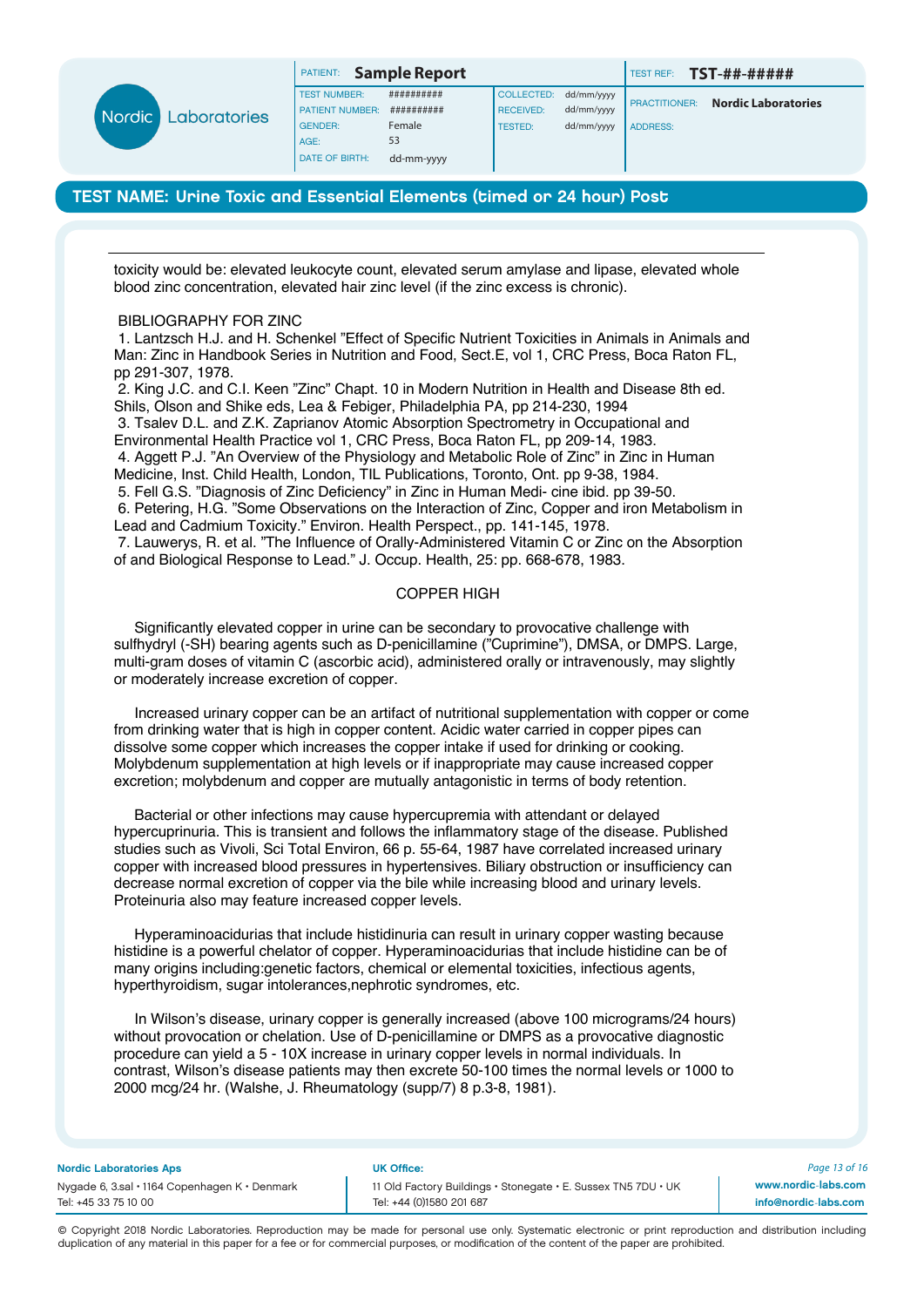|                                 |                        |            |                      |            | TEST REF:       | <b>TST-##-#####</b>        |
|---------------------------------|------------------------|------------|----------------------|------------|-----------------|----------------------------|
|                                 | <b>TEST NUMBER:</b>    | ########## | COLLECTED:           | dd/mm/yyyy |                 |                            |
| Nordic  <br><b>Laboratories</b> | <b>PATIENT NUMBER:</b> | ########## | <b>RECEIVED:</b>     | dd/mm/yyyy |                 | <b>Nordic Laboratories</b> |
|                                 | <b>GENDER:</b>         | Female     | TESTED:              | dd/mm/yyyy | <b>ADDRESS:</b> |                            |
|                                 | AGE:                   | 53         |                      |            |                 |                            |
|                                 | <b>DATE OF BIRTH:</b>  | dd-mm-yyyy |                      |            |                 |                            |
|                                 |                        | PATIENT:   | <b>Sample Report</b> |            |                 | <b>I PRACTITIONER:</b>     |

 Urine analysis (unprovoked) is not an adequate procedure to assess copper stores or copper metabolism. Blood levels, erythrocyte copper content, erythrocyte superoxide dismutase activity, and serum ceruloplasmin are other more indicative measurements for copper status.

### BIBLIOGRAPHY FOR COPPER

1. Braunwald et al., eds. Harrison's Principles of Internal Medicine, 11th ed., McGraw Hill, Chapter 311,1987.

2. Johnson M.A. and B.E. Kays, "Copper:Its Role in Human Nutrition", Nutrition Today, Jan/Feb 1990,pp 6-14.

3. Harper et al. Review of Physiological Chemistry, Lange Medical Publications, 17th ed., pp. 588-89, 1979.

4. J. M. Walshe "The Discovery of the Therapeutic use of D-Penicillamine" J. Rheumatology (Supplement 7) 8, pp. 3-8, 1981.

5. Werbach M.R. Nutritional Influences on Illness 2nd ed., Third Line Press, Tarzana, CA, 1993. Multiple source references on copper physiology and pathology.

#### BORON HIGH

Boron (B) is introduced to the body mainly through food (noncitrus fruits, leafy vegetables, nuts, legumes, wine, cider, beer) and drinking water but is also found in food preservatives (sodium borate), and insecticides (boric acid). Evidence for biological essentiality in animals (including humans) has been presented. It has been proposed that boron contributes to living systems by acting indirectly as a proton donor and that it exerts a particular influence on cell membrane and structure and function. In humans boron is responsible for the hydroxylation of various substances in the body. It may enhance the production of various hormones such as testosterone, estrogen, DHEA, and 1,25 dihydroxycholecalciferol. Boron is very readily absorbed and excreted in the urine yet its concentration remains quite low in the serum. Based on urinary recovery findings, more than 90% of ingested B is usually absorbed. Boron is distributed throughout the tissues and organs of animals and humans at concentrations mostly between 4.6 and 55.5 nmol (0.05 and 0.6  $\mu$ g)/g fresh weight. Among the organs that contain the highest amounts of B are bone, spleen, and thyroid. It appears to be most concentrated in the thyroid gland.

Boron has a low order of toxicity even with intakes as high as 40mg/day in some parts of the world. However, high body burden of the element may be harmful, especially to young animals (including human neonates). Reports have shown that when doses equivalent to more than 46 mmol (0.5 g) B daily were consumed, disturbances in appetite, digestion, and health occurred. Acute toxicity signs include nausea, vomiting, diarrhea, dermatitis, and lethargy. High B ingestion also induces riboflavinuria.

### BIBLIOGRAPHY FOR BORON, HIGH

Nielsen, F.H., Hunt, C.D., Mullen, L.M., Hunt, J.R. Effect of dietary boron mineral, estrogen, and testosterone metabolism in postmenopausal women. FASEB 1:394-397, 1987.

Shils, M.E., Olson, J.A., Shike, M.: Modern nutrition in health and disease. Philadelphia, Lea and Febiger, 1994.

#### Nordic Laboratories Aps UK Office:

Tel: +45 33 75 10 00 Tel: +44 (0)1580 201 687

Nygade 6, 3.sal • 1164 Copenhagen K • Denmark 11 Old Factory Buildings • Stonegate • E. Sussex TN5 7DU • UK

*Page 14 of 16* www.nordic-labs.com info@nordic-labs.com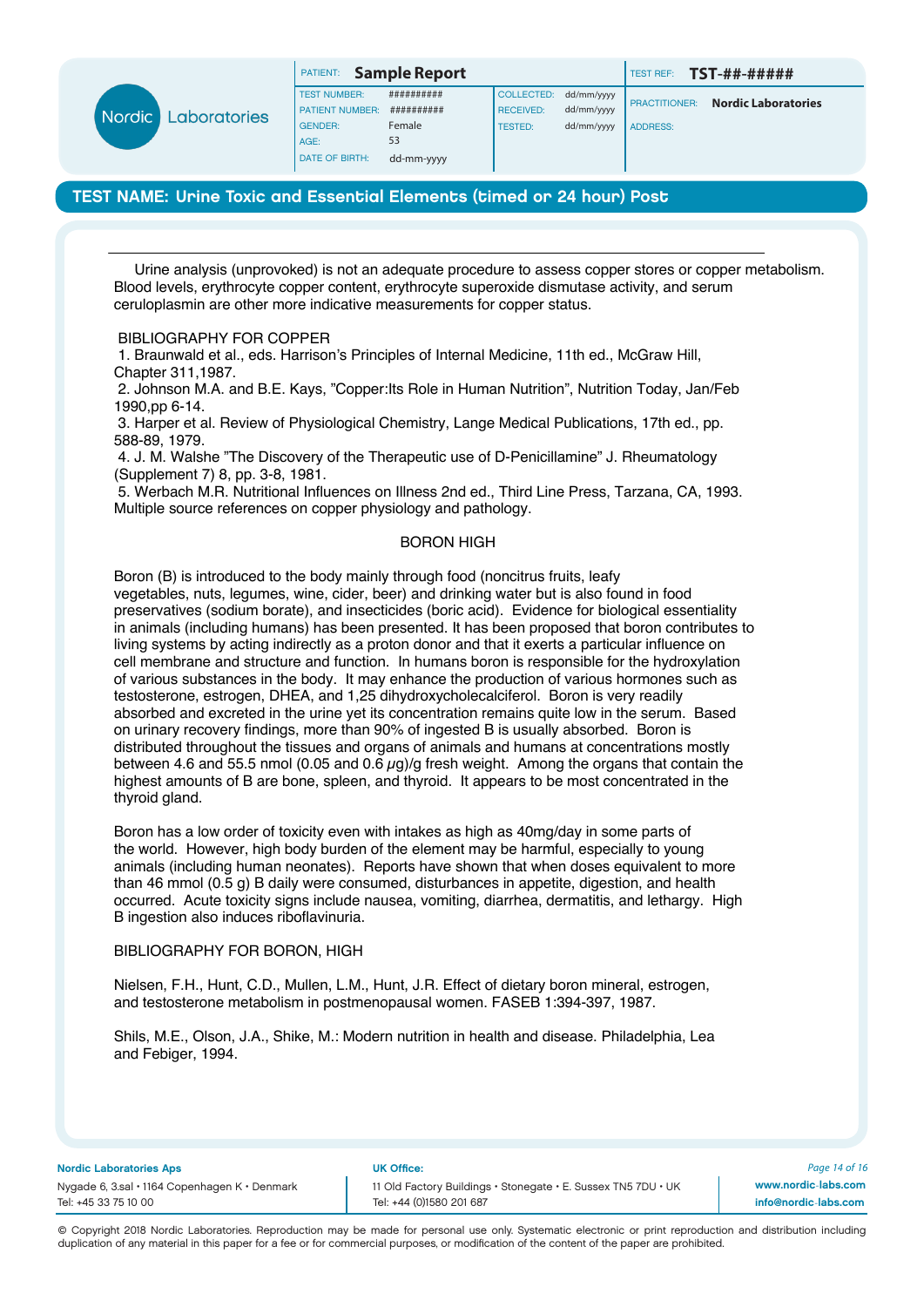

PATIENT: **Sample Report TEST REF: TST-##-#####** 

PRACTITIONER: **Nordic Laboratories** ADDRESS:

TEST NAME: Urine Toxic and Essential Elements (timed or 24 hour) Post

# CHROMIUM LOW

The chromium level in this urine sample is low. Chromium (Cr) is essential for proper metabolism of glucose in humans. It potentiates the action of insulin via glucose tolerance factor (GTF) which is Cr+3 bound in a dinicotinic acid-glutathione complex. Other functions of Cr include aiding in lipid metabolism and assisting with HDL/LDL cholesterol balance.

Significance of Low Chromium: Clinical findings consistent with Cr deficiency are those of GTF insufficiency including diabetes, hyperglycemia, and possibly transient hyper/hypoglycemia. Excessive LDL cholesterol also may be consistent with Cr deficiency. Some investigators have linked Cr deficiency to ischemic heart disease and atherosclerosis.

Other Useful Analyses: Urine Toxic Metals and Essential Elements provocative testing with EDTA can be used to assess Cr stores.

# BIBLIOGRAPHY FOR CHROMIUM LOW

1. Anderson R.A. Essentiality of Chromium in Humans" Sci Total Environ. 86, 1989, pp 75-81.

2. Anderson R.A. et al, Am. J. Clin. Nutr. 41, 1985 pp 571-77

3. Mertz W., "Chromium Occurrence and Function in Biological Systems". Physiological Review 49(2), 1969, pp 163-239.

4. Mertz, W. Clinical, Biochemical and Nutritional Aspects of Trace Elements, Alan R. Liss, Inc., New York, NY, 1982, pp 315-23.

5. Rennert O.M. and W-Y Chan Metabolism of Trace Metals in Man vol II, CRC Press, Boca Raton FL, pp 122-24.

6. Tsalev D.L. and Z.K. Zaprianov, Atomic Absorption Spectrometry in Occupational and Environmental Health Practice, CRC Press, Boca Raton, FL, 1983, pp 113-17.

7. Wallach S.J. Am. Coll. Nutr 4, 1985, pp 107-120

# LITHIUM HIGH

The concentration of lithium (Li) in this urine specimen is unexpectedly high. Li occurs almost universally at low concentrations in water and in plant and animal food products. Li has important functions in the nervous system, and possibly the immune system. Assimilation of Li from food, water and even commonly available organic Li supplements (when taken as directed) would not be expected to be associated with abnormally high levels of Li in urine. In contrast, much higher doses of inorganic Li carbonate, which are often prescribed for specific mood disorders, would be expected to be associated with

Nordic Laboratories Aps UK Office:

Tel: +45 33 75 10 00 Tel: +44 (0)1580 201 687

Nygade 6, 3.sal • 1164 Copenhagen K • Denmark 11 Old Factory Buildings • Stonegate • E. Sussex TN5 7DU • UK

*Page 15 of 16* www.nordic-labs.com info@nordic-labs.com